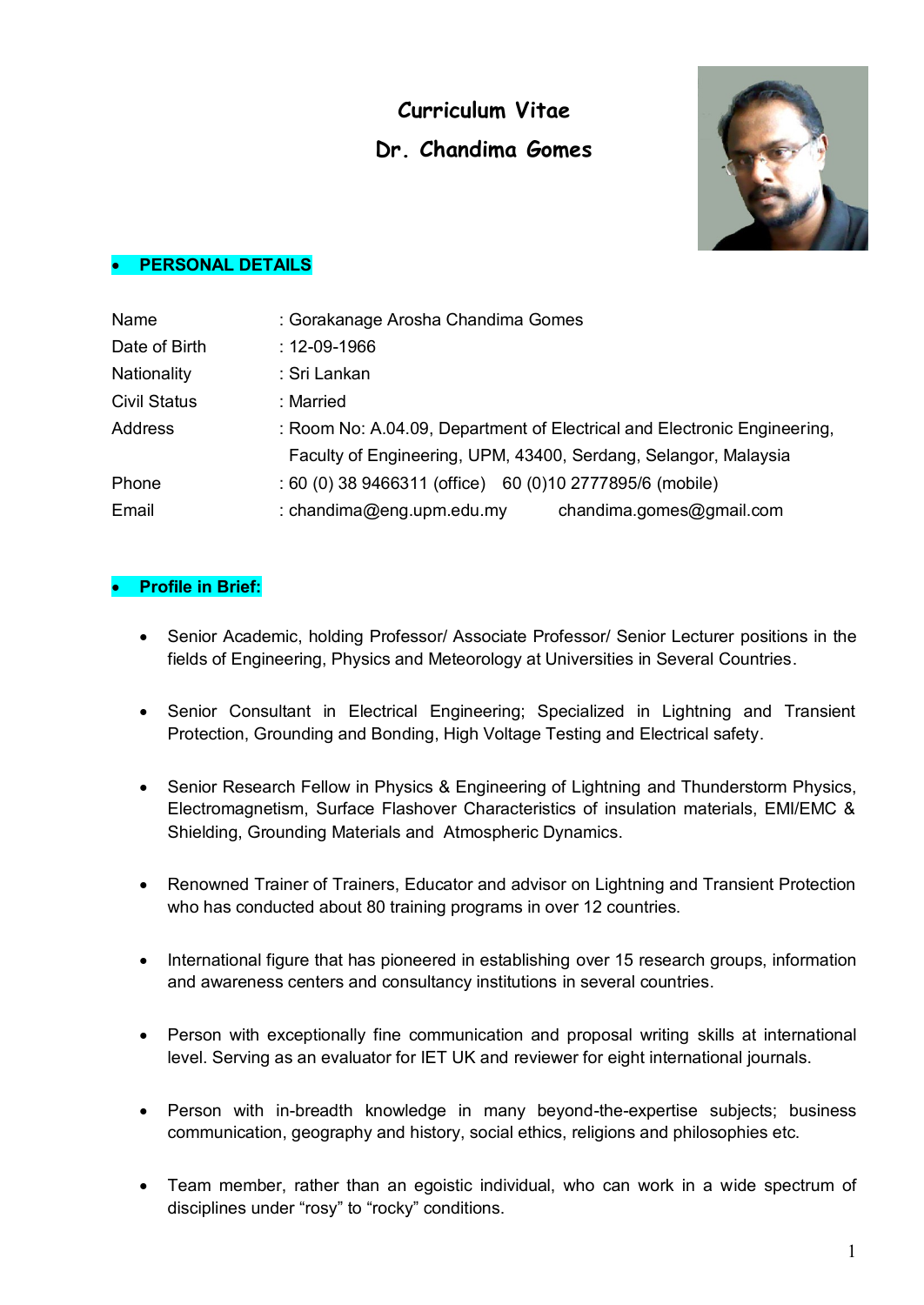# **ACADEMIC / PROFESSIONAL QUALIFICATION**

PhD Degree in Lightning Physics, Thunderstorm Electricity & Discharge Phenomena (Uppsala University, Sweden/University of Colombo, Sri Lanka) BSc Degree (Special Degree in Physics) with First Class Honours (University of Colombo) CEng (Chartered Engineer, UK) CPhys (Chartered Physicist, UK) CPhys (Chartered Physicist, SL) MIEE (Member of the Institute of Electrical Engineers, UK; *now IET*) MInstP (Member of the Institute of Physics, UK) MIP (Member of the Institute of Physics, Sri Lanka)

#### **ACADEMIC & PROFESSIONAL EXPERIENCE**

#### **Senior Academic Positions**

| Designation<br>Duration | : Associate Professor of Engineering<br>Institutional Address : Dept. of Electrical Engineering, Putra University, Malaysia<br>: From January 2010                                         |
|-------------------------|--------------------------------------------------------------------------------------------------------------------------------------------------------------------------------------------|
| Designation<br>Duration | : Professor of Physics<br>Institutional Address : Dept. of Physics, University of Colombo, Colombo 03, Sri Lanka<br>: From July 1994 up to date (Professorship pending from December 2009) |
| Designation<br>Duration | : Visiting Professor of Meteorology<br>Institutional Address : Dept. of Meteorology, CIIT, Islamabad, Pakistan<br>: February 2008                                                          |
| Designation<br>Duration | : Visiting Research Scientist in Electrical Engineering<br>Institutional Address : Division of Electricity, Uppsala University, Sweden<br>: From March 2009 to June 2009                   |
| Designation<br>Duration | : Adjunct Associate Professor of Physics<br>Institutional Address : Patten University (USA), Sri Lanka Branch, Colombo 03, Sri Lanka<br>: From September 2003 to September 2008            |
| Designation<br>Duration | : Adjunct Senior Lecturer of Physics<br>Institutional Address : Monash University (Australia), Sri Lanka Branch, Colombo 03, Sri Lanka<br>: From January 2008 up December 2008             |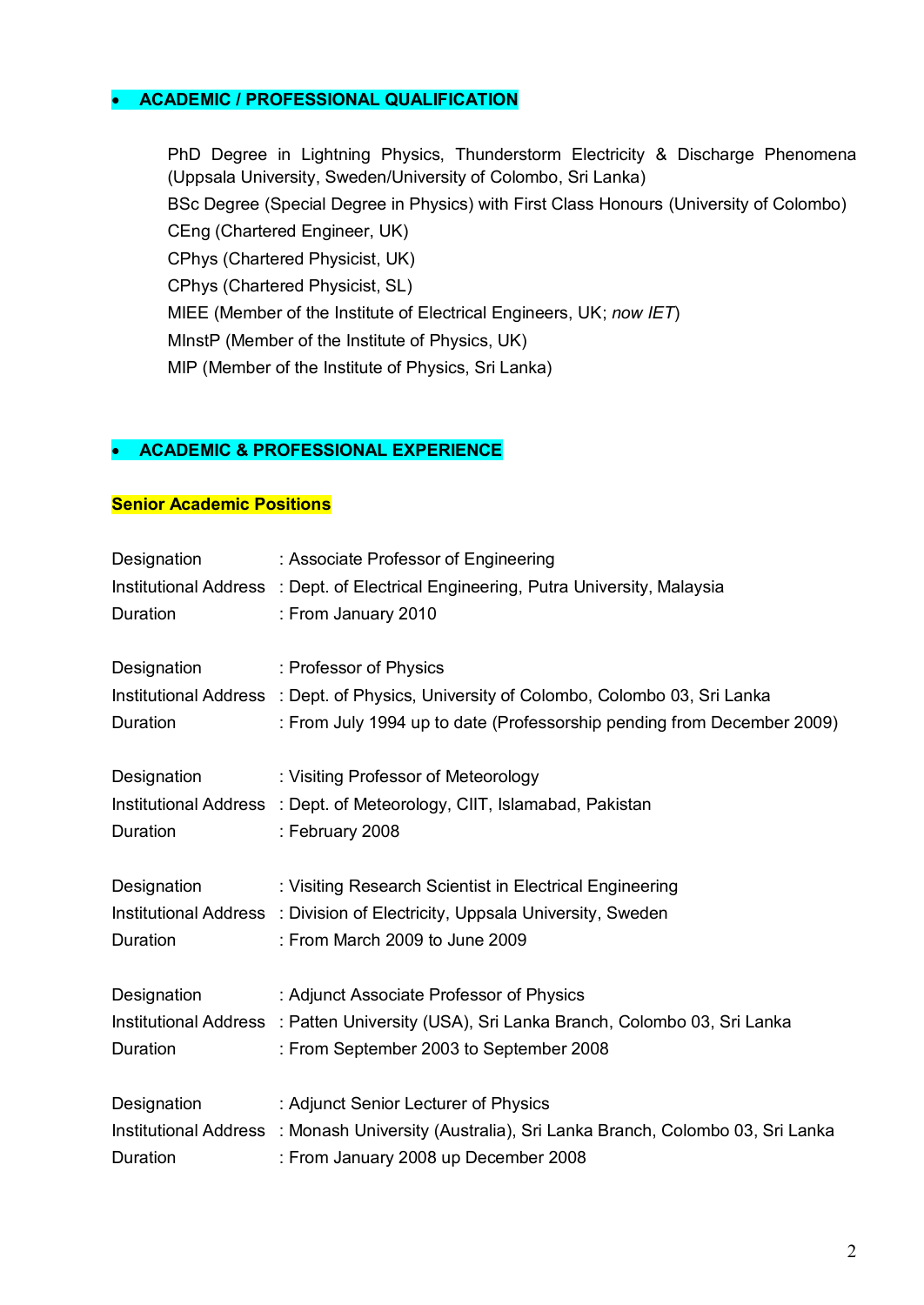## **Other Academic Positions**

Visiting Lecturer, MSc in Atmospheric Physics, Dynamical Meteorology and Natural Disaster Preparedness, University of Colombo, 2008 Visiting Lecturer, MSc. Meteorology/University of Colombo: 2000 / 2001 Visiting Lecturer, University of Moratuwa: 1999 / 2000 Visiting Lecturer, Kotalawala Defense Academy:1994 – 1995

# **Professional Positions**

- 1. Chief Technical Adviser & Senior Consultant on Grounding & Lightning Protection Systems; Steelman Electro Mechanical L.L.C., Dubai and UAE
- 2. Senior Advisor, National Lightning safety Institution, USA
- 3. Chief Consultant, Proman Ship Builders (Pvt) Ltd., China
- 4. Chief Technical Advisor & Senior Consultant on Grounding & Lighting Protection Systems, Indus Resources (Pvt) Ltd., Karachi, Pakistan.
- 5. Director, Technical Operations, South Asian Technology Research and Information Centre
- 6. Director International Affairs, LPCI (Pvt) Ltd., India
- 7. Chief Consultant on Electrical Engineering, LLAMPEC International (Pvt) Ltd., Sri Lanka
- 8. Leader of the Team of Consultants, LLAMPEC Internation (Pvt) Ltd. Sri Lanka
- 9. Senior Consultant, Capital Consultants, Pakistan
- 10. Senior Advisor, TARA, Bangladesh

# **RESEARCH ACHIEVEMENTS AND FIELD EXPERIENCE**

#### **International Awards**

- 1. Presidential Award for Research-2010, Awarded by the National Research Council of Sri Lanka- Awarded for the contributions made from 2003-2006 in the research on Physics.
- 2. International Annual Lightning Safety Award -2003 by the National Lightning Safety Institution USA – This is awarded for the major contributions to the International Advancement of Lightning Safety Issues
- 3. Young Scientist Lectureship Award -2004 by Non Aligned Movement S&T Centre, New Delhi, India – This is awarded by the Centre for the Lectureship for the year 2004
- 4. NSF TWAS Prize for Young Scientists-2004 by Third World Academy of Science, Italy-This is awarded to the Best Young Scientist in the field of Physics for the Year 2004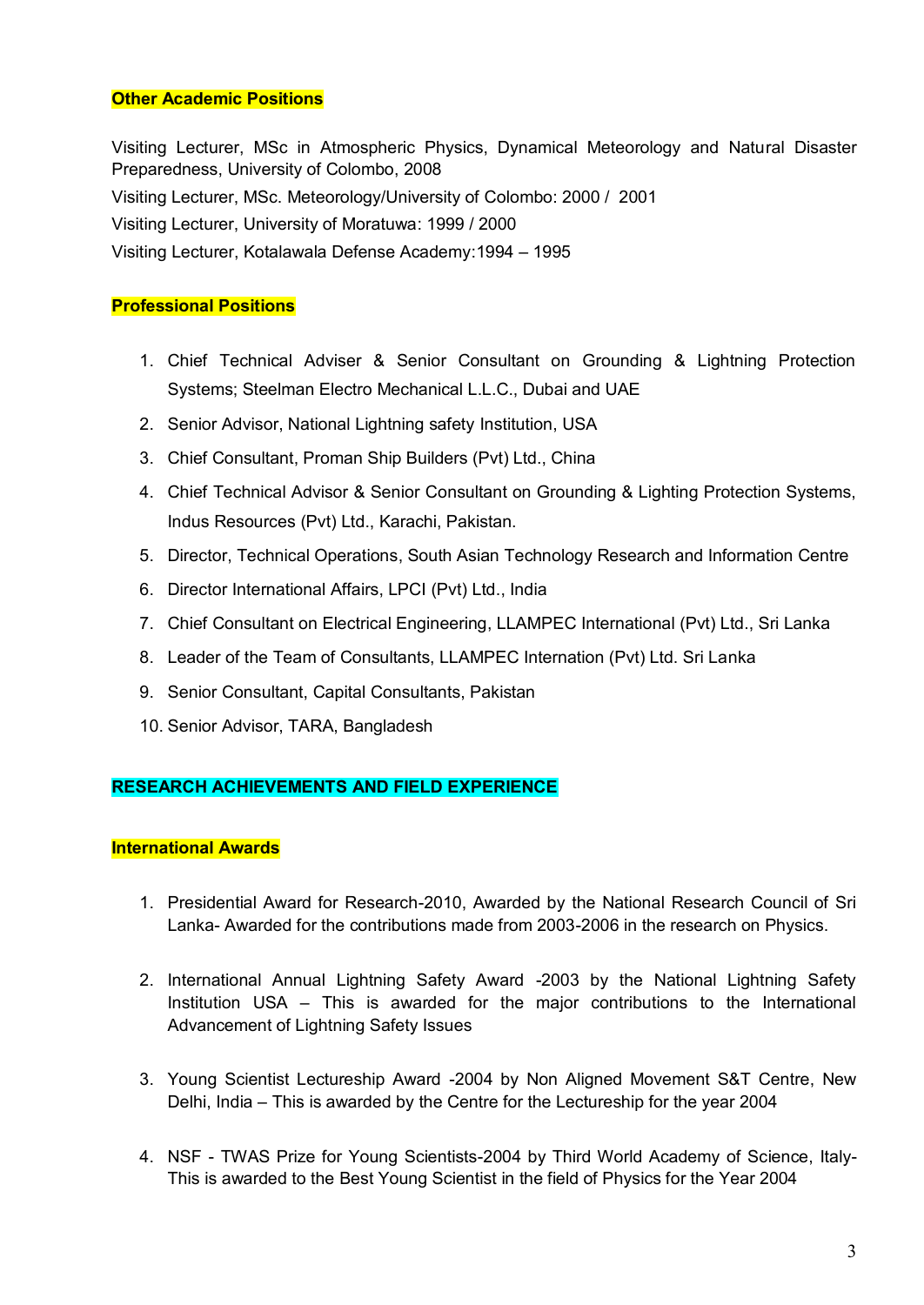# **Patents**

- 1. Horizontal Grounding System suited for rocky and arid areas: PI 2010006071
- 2. Vertical grounding system with improved backfill materials: PI 20010003832

## **Laboratory & Field Experience**

1. High Voltage Laboratory Experiments

Marx Generator: 1.2 MV and 1.5 MV, 1.2 / 50 µs Lightning impulse and various other switching impulses (at Uppsala University; 1965 Model and 2000 Model) Hafely Current Generator: 100 kA 10 / 350 impulse and 200 kA 8 / 20 impulse (at Uppsala University and OBO Betterman Laboratory, Germany) Combinational Waveform Generator: 6 kV and 3 kA (at University of Colombo) AC and DC generators up to 400 KV (at Uppsala University) HighPot Cable insulation Tester: Up to 180 kV (at Uppsala University) Cable generator, Van de Graff generator, Roman generator, ESD generator etc (at Uppsala University)

- 2. Outdoor Field Measurements (in Sweden, Sri Lanka and Colombia) Construction and installation of various types of vertical and horizontal antennas Construction of buffer amplifiers and other electronics required for field measurements Handling of fast transient recorders Electromagnetic shielding, cabling etc.
- 3. Transient Protection and EMC (in Sri Lanka, India, Bangladesh, Pakistan and Malaysia) Risk assessment and threat analysis Designing of lightning protection systems for structures including high risk installations (petrochemical, power generation / distribution systems, hospitals, explosive storages etc.) Designing and installation of surge protection devices for electrical and comm.. systems Designing of grounding systems and analysis of grounding configurations

# **Current Research Interests**

- 1. Modelling of lightning currents, investigation on the mobility of particles in the presence of atmospheric corona, investigation on severe weather events and patterns, measurement of electromagnetic fields due to thunderstorm related electrical events.
- 2. Studies on surface flashover characteristics of different insulators under different conditions, corona effects, insulation breakdown and material properties
- 3. Improvement of lightning structural and surge protection and Investigation on improved grounding systems (backfill materials, electrodes, configuration etc.)
- 4. Electromagnetic compatibility of civil and defense systems and electrical safety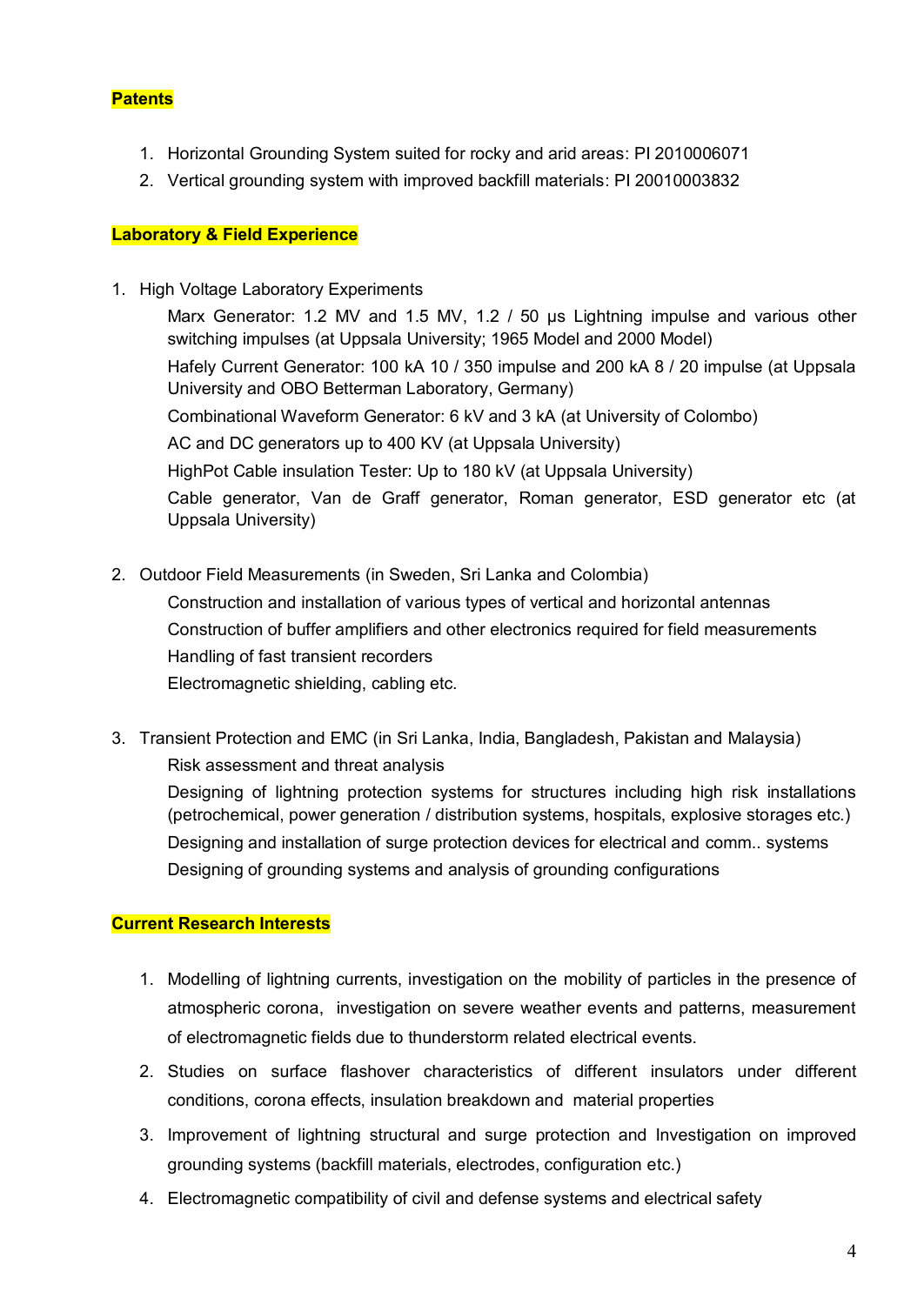# **ACTIVITIES AT INTERNATIONAL LEVEL**

## **Honorary Positions**

- 1. A member of the Board of Advisors, National Lightning Safety Institution, USA
- 2. A member of the Board of Advisors, Centre of Excellence on Lightning Protection, Malaysia
- 3. Team Leader of the South Asian Lightning Awareness Program
- 4. Honorary advisor to the Bangladesh Lightning Awareness Centre
- 5. Honorary advisor to the Bangladesh Lightning Research Group
- 6. Honorary advisor to the Bhutan Lightning Awareness & Research Centre
- 7. Honorary advisor for Lightning Kerala Awareness Cell, India
- 8. Honorary advisor for Guwahati Lightning Awareness Centre, India
- 9. Honorary advisor for South Asian Technology Research and Information Centre
- 10. A Member of the Reviewing Panel EMC Zurich Conference Reviewing Panel 2005
- 11. Advisor to Lightning Protection Consultants International (Pvt) Ltd. India
- 12. Committee member of the International Conference on Adaptive Science & Technology, Accra, Ghana, Organized by GIMPA Campus, Ghana, 2007 & 2009
- 13. The Chairmen of a Scientific Session ICLP Uppsala, Sweden June 2008
- 14. Scientific advisor to the Colombian Research Group for Lightning Protection and EMC
- 15. International membership evaluator for IET UK and Council of Engineering UK

#### **ACTIVITIES AT NATIONAL LEVEL**

- 1. Visiting Research Scientist, Institute of Fundamental Studies, Kandy From August/2005
- 2. Chairman of the Expert Study Group on Lightning Protection & Electromagnetic Compatibility Concerns, Ministry of Science and Technology (NASTEC), Sri Lanka, 2006
- 3. Chairman of the Young Scientist Forum, NASTEC, 2004-2006
- 4. Advisor to the Industrial Development Authority/Western Province for the implementation of an Institute for Electronic Studies, 2002-2003
- 5. Member of the Publication Committee of Proceedings of the Technical Sessions-2002/IPSL
- 6. Chairman of the Lightning Protection Study Group, NASTEC, Sri Lanka
- 7. Advisor to the Presidential Secretariat on Lightning Protection
- 8. Appointed Scientist in setting up a Science Activity Room at the National Museum NASTEC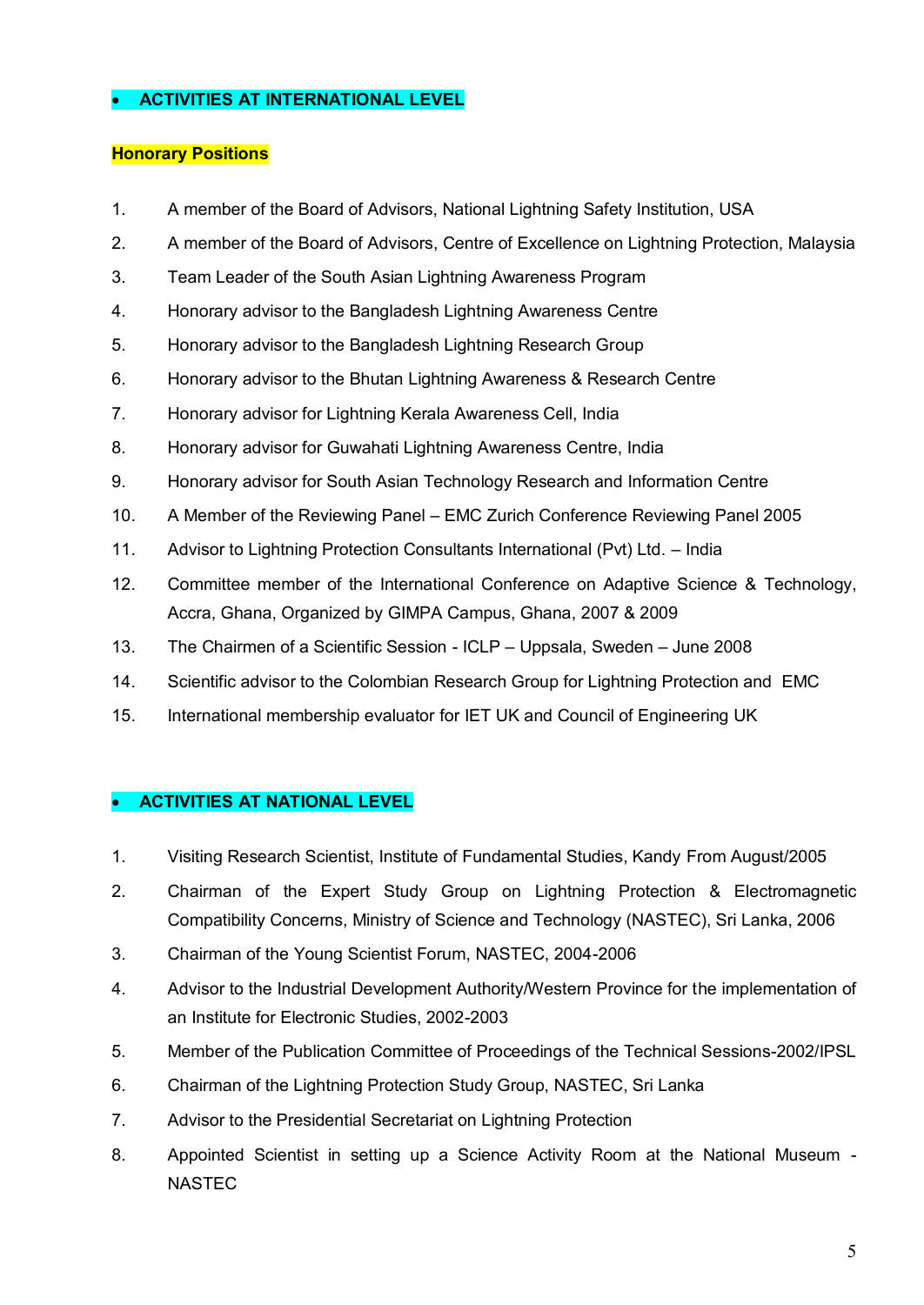- 9. Appointed Science Partner of British Council Sri Lanka
- 10. Appointed as the Chairman of the Panel of Examiners to Evaluate the Degree of MSc. On "Developing a Lightning Detector for Sri Lanka at an Affordable Cost" – by the Postgraduate Studies, Faculty of Engineering – University of Moratuwa
- 11. Appointed Reviewer of Research Proposals NSF
- 12. Appointed Resource Person for the production of Interactive Computer Aided Learning Package on "Force and Energy" for GCE O/L Students – NSF
- 13. Appointed Referee to evaluate the abstracts of the Annual Session 2006 SLASS
- 14. Appointed Member of Panel at the workshop on "Barriers to Young Scientists" Organized by YSF – NASTEC
- 15. Chairman of the Study Group on Need for Establishing a National Centre for Lightning protection & EMC, (Study Group XVI) NASTEC - Sri Lanka - 2005/2006

# **Committee Representation and other Administrative Positions**

- 1. Executive Member of the Council, IET (UK) Sri Lanka Branch, 2007-2008 / 2008- 2009
- 2. Member of the three-person committee appointed by the Sri Lanka Telephone Regulatory Commission to investigate the Lightning Hazards due to the Presence of Communication Towers 2005 up to date
- 3. Member of the Thematic Committee on Natural Disaster Management, Ministry of Science and Technology 2006 up to date
- 4. Council Member of the Institute of Physics, Sri Lanka, 2002/2003
- 5. Member of the Steering Committee of the Young Scientists Forum (YSF) NASTEC (2002 – 2007)
- 6. Member of the Technical Evaluation Committee IRQUE Project
- 7. Member of the Interview and Evaluation Panel IFS, Kandy
- 8. Member of the Editorial Board of "Science to Society" YSF Science Magazine (NASTEC)
- 9. Member of the Organizing Committee of Techno Lanka Exhibition, Kuliyapitiya 2004 NASTEC
- 10. Member of the committee appointed by the Sri Lanka Telephone Regulatory Commission to investigate the Public Safety due to the Construction and Operation of Base Station Towers – January 2008 up to date
- 11. Member of the Young Scientist Forum YSF NASTEC
- 12. Member of SLASS Since 2001
- 13. Member of the LLP Working Group, Dept. of Physics, University of Colombo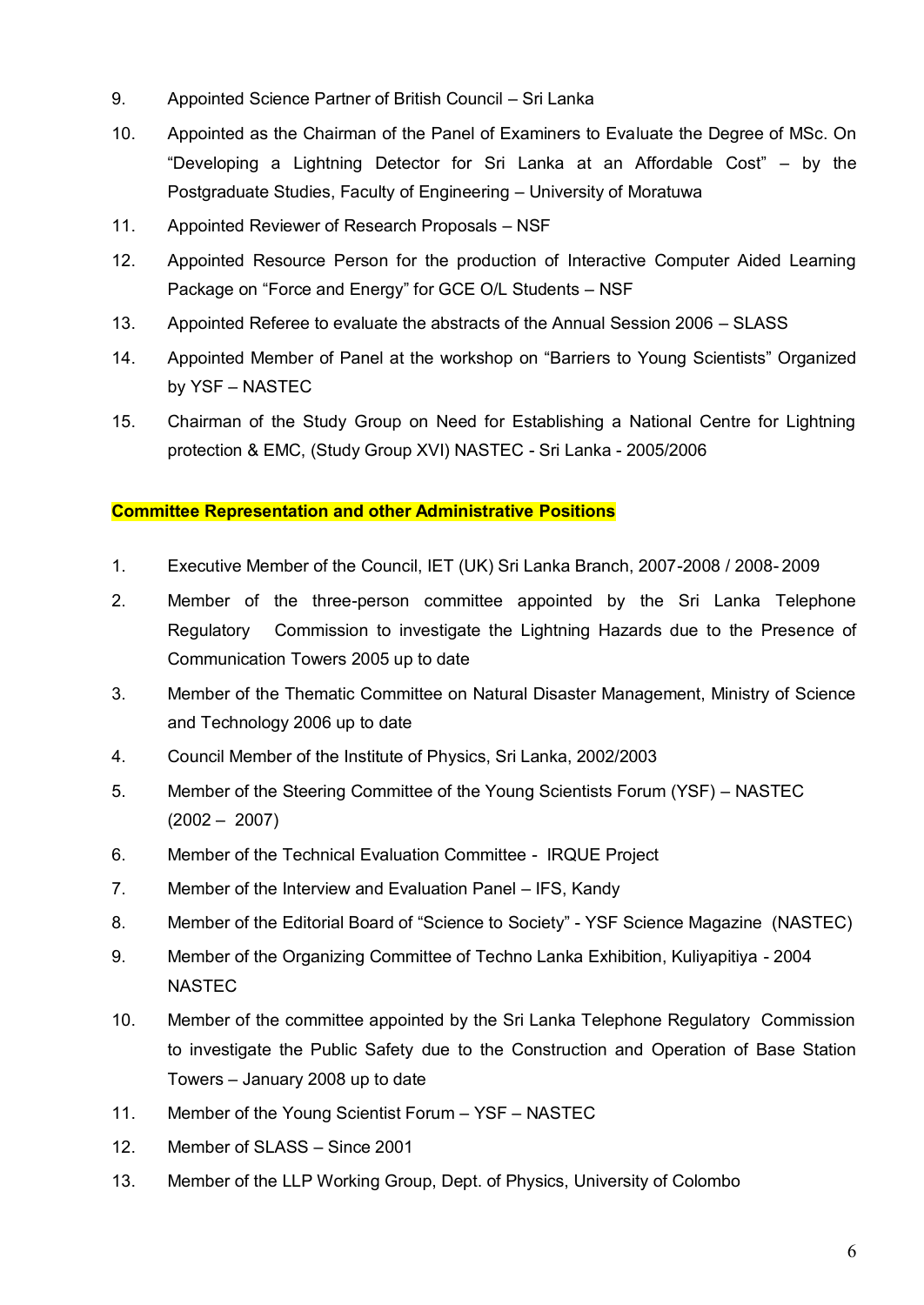- 15. Member of the Atmospheric and Lightning Research Group Dept. of Physics, University of Colombo
- 19. Secretary of the Steering Committee of Young Scientist Forum, NASTEC, 2003
- 20. Vice President of the Institute of Physics, Sri Lanka, 2003/2004
- 21. Secretary of the Institute of Physics, Sri Lanka, 2000-2002

# **CARRIER AS A TRAINER & INTERNATIONAL EXPOSURE**

# **Pioneer & Key Organizer of International Events**

*Activities: Development of proposal to attract funds, Event coordination through host organization, Pre-program preparation and budget management, post-event documentation*

- 1. SALAP Phase-II Program (5 Two-day Program Series) October-November/2007; Bangalore, Chennai, Coimbatore, Kochin – India, Chitagong-Bangladesh; Funded by SATRIC-South Asia & OBO Bettermann-Germany/India
- 2. International Roundtable on Lightning Protection (4 days), Colombo May/2007; Funded by NASTEC-Sri Lanka and NAM S&T Centre-India
- 3. South Asian Lightning Awareness Program (8 Two-day Workshop Series) December/2004- May/2005; Colombo-Sri Lanka, Dhaka-Bangladesh, Phuentsholing-Bhutan; Funded by USAID, UNESCO-New Delhi, TARA-Bangladesh, RBIT-Bhutan and UOC-Sri Lanka
- 4. UNESCO Regional Training Workshop on Lightning Physics (5 days), Colombo March/2003; Funded by UNESCO-New Delhi & Department of Physics, University of Colombo-Sri Lanka

# **As the Keynote Speaker or Honourary Guest Speaker**

- 1. "Lightning Protection in Tropical Malaysia", Keynote Speech at 5th International Power Engineering and Optimization Conference 2011 (PEOCO2011), June 2011 at the Grand BlueWave Hotel, Shah Alam, Selangor, Malaysia
- 2. "Lightning Protection of Structures & Equipment", Keynote Speech at 4th World Engineering Congress (WEC)-2010, August, 2010, Riverside Majestic Hotel, Sarawak, Malaysia
- 3. "Electrical Safety & Protection", Keynote Speech at ELCA Power International Conference Electrical Consultants Association of India, June, 2009, Bangalore, India,
- 4. "Risk Assesment of High Risk Installations" Dinner Talk, Dhahran International Hotel, IEEE Power Enginers, Saudi Arabia Chapter, December, 2008, Saudi Arabia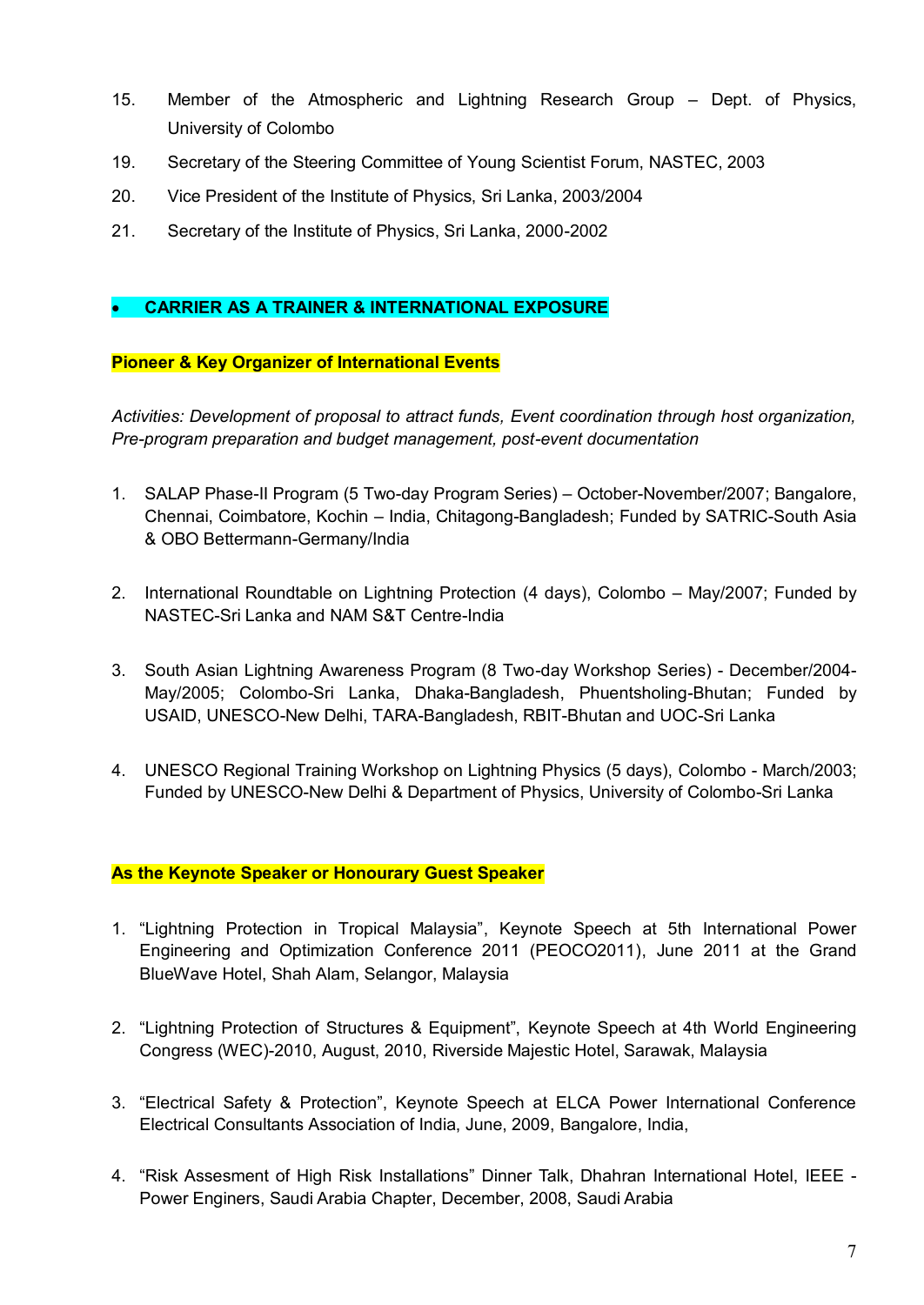5. "Lightning and Transient Protection of Oil and Gas Industries", Dinner Talk, Dhahran International Hotel, IEEE - Power Enginers, Saudi Arabia Chapter, November, 2007.

## **As the Chief/Sole Resource Person**

(Period of my contribution is indicated within parenthesis)

- 6. In-house Training Program on Lightning Protection, Grounding and Bonding of Communication Towers, for Engineering Staff Suntel Ltd., Coordinated by Llampec International Pvt Ltd., Colombo Sri Lanka,  $24^{th}$  &  $25^{th}$  June 2011 (2 days)
- 7. Training Program on Power Systems Stabilization and System Protection against Voltage Anomalies, Organized by Comfori Sdn BhD, Malaysia, Hotel Istana, Kuala Lumpur, 11<sup>th</sup> & 12<sup>th</sup> April, 2011 (2 days)
- 8. Training Program on Transient Protection of Electrical and Electronic Equipment, Organized by Comfori Sdn BhD, Malaysia, Hotel Istana, Kuala Lumpur, 15<sup>th</sup> & 16<sup>th</sup> March, 2011 (2 days)
- 9. Regional Seminar on Lightning Protection of Structures, Organized by Llampect International (pvt) Ltd., Hotel Galadari, Colombo, Sri Lanka, 29<sup>th</sup> March, 2011 (one day)
- 10. Workshop Series on Lightning Protection-2010-New Delhi, "Characteristics of Lightning & Lightning Protection of Structures", Organized by LPCI (India) and CELP (Malaysia), The Ambassador Hotel, New Delhi, India,  $10^{th}$  &  $11^{th}$  December, 2010 (1/2 day)
- 11. Workshop Series on Lightning Protection-2010-Mumbai, "Characteristics of Lightning & Lightning Protection of Structures", Organized by LPCI (India) and CELP (Malaysia), Hotel Holiday Inn, Mumbai, India,  $7<sup>th</sup>$  &  $8<sup>th</sup>$  December, 2010 (1/2 day)
- 12. Workshop Series on Lightning Protection-2010-Kolkata, "Characteristics of Lightning & Lightning Protection of Structures", Organized by LPCI (India) and CELP (Malaysia), Hotel Floatel, Kolkata, India,  $3^{rd}$  &  $4^{th}$  December, 2010 (1/2 day)
- 13. Regional Seminar on Lightning Protection & Grounding of Equipment, Organized by Llampect International (pvt) Ltd., Hotel Cinnamon Grand, Colombo, Sri Lanka, 26<sup>th</sup> November, 2010 (one day)
- 14. Seminar on Lightning Protection of Equipment and Structures, Conducted by IET Malaysia, Pearl International Hotel, Kuala Lumpur, June, 2010 (1/2 day)
- 15. Workshop on Lightning & Transient Protection of LV and MV systems, Conducted by IET Sri Lanka Network, Hotel Galadari, Colombo, November, 2009 (2 days)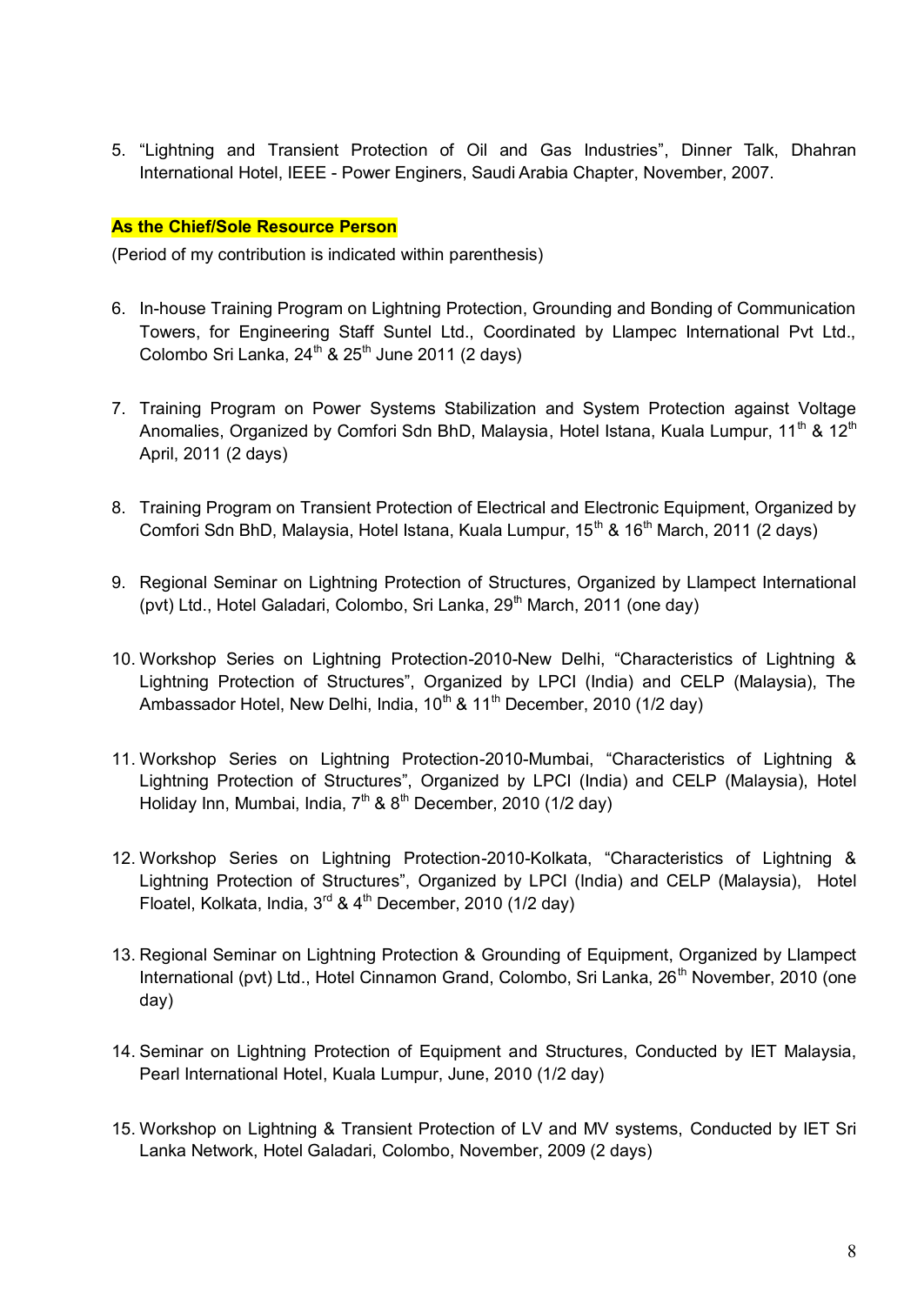- 16. Lightning Protection Concerns of Wind Energy Sector, DFCC World Bank Project on Mini-Hydro and Wind Energy Generation, Hotel Trans Asia (Hotel Cinnamon Lake) Colombo, Sri Lanka, August 2009 (3 days)
- 17. Lightning Protection of Mini/Micro Hydro Projects, DFCC World Bank Project on Mini-Hydro and Wind Energy Generation, (Hotel Cinnamon Lake) Colombo, Sri Lanka, July 2009 (2 days)
- 18. Fifth International Training Workshop on Lightning Protection Technology, Islamabad, Pakistan, Organized by Capital Consultants, Islamabad, February 2009 (3 days)
- 19. Lecture Course on Lightning Protection, Organized by High Voltage Research Group, Uppsala University, Sweden, (held in Colombo), January 2009 (3 days)
- 20. Short Course on Lightning Protection and Insulation Coordination for Power Systems, Saudi Arabia, Organized by King Fahd University of Petroleum and Minerals, December 2008 (5 days)
- 21. Workshop on Lightning Protection, Organized by Putra University, Malaysia, Kuala Lumpur, Malaysia, December 2008 (2 days)
- 22. Training Program on "Surge Protection Systems", Organized by Sri Lanka Navy, Trincomalee Naval Base, October 2008 (1 day)
- 23. Intensive Workshop on Structural Protection against Lightning, Colombo, Organized by SATRIC, August 2008 (1 day)
- 24. Short Course on Lightning Protection and Electrical Safety, Conducted by IET Sri Lanka Network, Sri Lanka Foundation Institute Auditorium, Colombo, July 2008 (6 days)
- 25. Special Workshop on Lightning Protection for Naval Personnel, Organized by SATRIC, Sri Lanka, Welisara Naval Base, June 2008 (1 day)
- 26. Fourth International Training Workshop on Lightning Protection Technology, Islamabad, Pakistan, Organized by Capital Consultants, Islamabad, January 2008 (3 days)
- 27. Short Course on Lightning Protection, Safety and Insulation Coordination for Power Systems, Saudi Arabia, Organized by King Fahd University of Petroleum and Minerals, November 2007 (5 days)
- 28. National Workshop on Lightning Protection and Safety, Bangalore, India, Organized by OBO Bettermann, Germany (Indian Coordinators), and SATRIC, November, 2007 (2 days)
- 29. National Workshop on Lightning Protection and Safety, Chennai, India, Organized by OBO Bettermann, Germany (Indian Coordinators), and SATRIC, November, 2007 (2 days)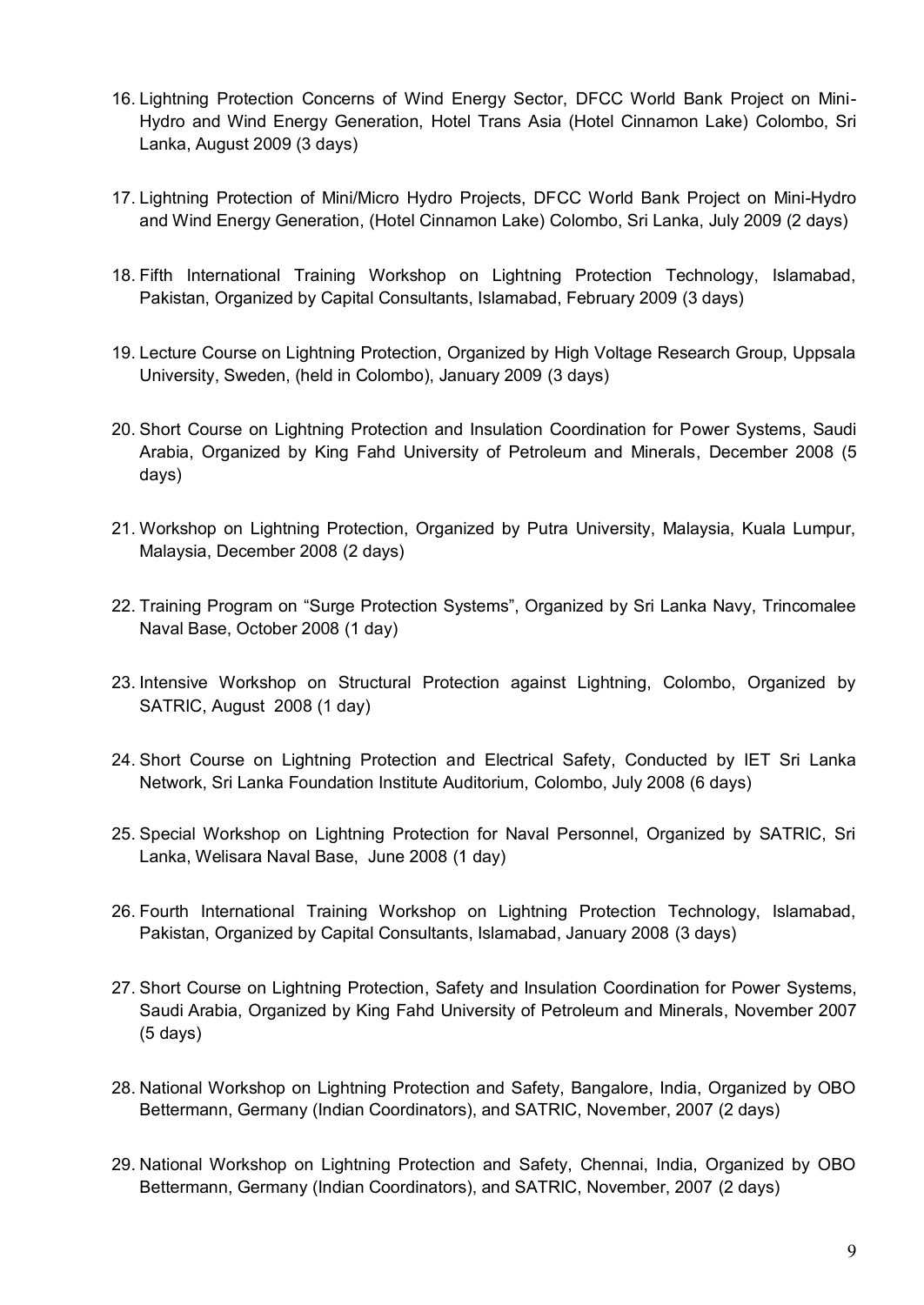- 30. National Workshop on Lightning Protection and Safety, Coimbatore, India, Organized by OBO Bettermann, Germany (Indian Coordinators), and SATRIC, November, 2007 (2 days)
- 31. National Workshop on Lightning Protection and Safety, Kochin, India, Organized by OBO Bettermann, Germany (Indian Coordinators), and SATRIC, November, 2007 (2 days)
- 32. Intensive Training Program in Lightning Protection, Chittagong, Bangladesh, Organized by Jahangirnagar University, TARA and SATRIC October, 2007 (2 days)
- 33. Intensive Training Program on Lightning Protection, Colombo, Sri Lanka, Organized by SLAAS Section E-1 and University of Colombo, August, 2007 (2 days)
- 34. Training Program on "Lightning Protection Systems", Organized by Sri Lanka Navy, Colombo, July 2007 (1 day)
- 35. Special Workshop on Lightning Protection for Air Traffic Engineers, Organized by the Air Traffic Engineering Officers' Association, June 2008 (1 day)
- 36. Third Training Workshop on Lightning Protection, Islamabad, Pakistan, Organized by Capital Consultants, Islamabad, June, 2007 (3 days)
- 37. Intensive Workshop on Lightning Protection of Electrical and Electronic Equipment, Organized by SATRIC, Colombo, April 2008 (1 day)
- 38. Intensive Training Program on Lightning Protection, Organized by SATRIC, Sri Lanka, October 2007 (2 days)
- 39. Intensive Training Program on Lightning Protection, Organized by SATRIC, Sri Lanka, September 2007 (2 days)
- 40. Workshop on Training of Trainers on Disaster Risk Management Modules introduced to the New School Science Curriculum – Organized by NSF, May 2007 (1 day)
- 41. International Roundtable on Lightning Protection, Organized by NASTEC and NAM Centre India, Colombo, May 2007 (4 days)
- 42. Workshop on Earthing for Lightning and Installation, Organized by the Power High Voltage and Energy Systems Club, Faculty of Engineering, Peradeniya University, March, 2007 (1 day)
- 43. Second Training Workshop on Lightning Protection, Islamabad, Pakistan, Organized by Capital Consultants, Islamabad, March, 2007 (2 days)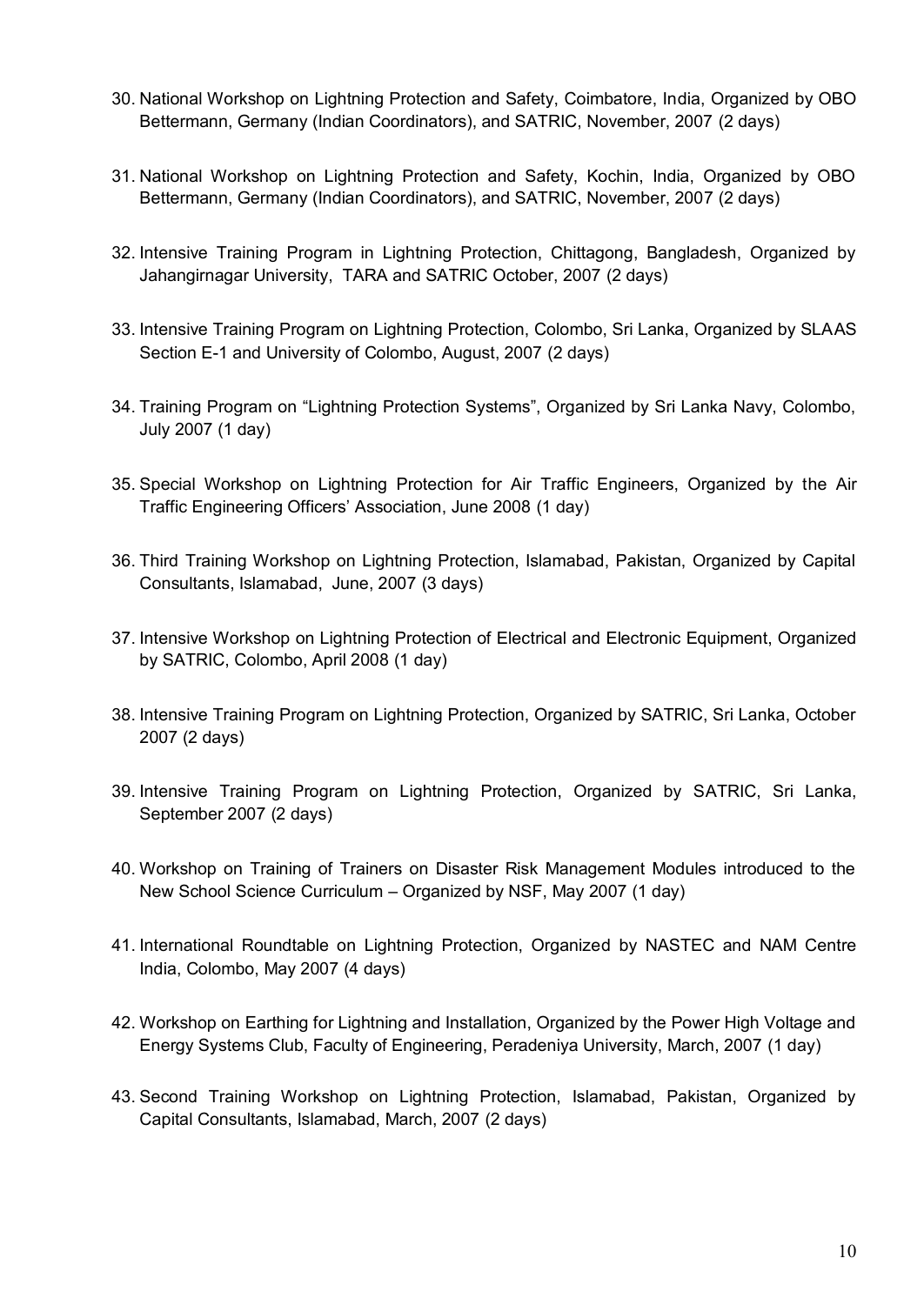- 44. Workshop on Global climatic change, ("Climate Change begins with us, what can we do?") Organized by the British Council of Sri Lanka, British Council Auditorium, Colombo, January, 2007 (1/2 day)
- 45. Workshop on the Policy on " National Lightning Protection", NASTEC, Colombo, January 2007 (1 day)
- 46. Workshop on the "Erection of Telecommunication Towers" Organized by Telecommunication Regulatory Commission of Sri Lanka - 2007 (1 day)
- 47. Lightning; Safety and Protection, Organized by the Ministry of Science and Technology, Vidatha Centre, Bandaragama, December, 2006 (1 day)
- 48. Workshop on Lightning Surge Protection, Organized by Section E1 / SLASS jointly with Dept. of Physics, September 2006 (1 day)
- 49. Intensive Training Workshop on Lightning Protection, Islamabad, Pakistan, Organized by Capital Consultants, Islamabad, August, 2006 (2 days)
- 50. Lightning Protection Technology, Organized by the Ministry of Science and Technology, Vidatha Centre, Yatiyanthota, May, 2006 (1 day)
- 51. Special Presentation on JSTOR 2006, Organized by University of Colombo, May, 2006 (1 day)
- 52. Assam Workshop on Lightning Protection, Guwahati, Assam, India, Organized by Guwahati University, India, April 2006 (2 days)
- 53. Intensive Training Program on Lightning Protection, Organized by Sri Lanka Telcom, SLT Training Centre, Welisara, March 2006 (7 day)
- 54. Intensive Workshop on Lightning Protection, Kerala, India, Organized by REC, Kerala, March 2006 (2 days)
- 55. National Symposium on Electrical Safety, Organized by IEE, Sri Lanka Branch, Hotel Galadari, Colombo, March, 2006 (2 days)
- 56. Workshop on Lightning : Its physics, chemistry and impact on life, Organised by Institute of Fundamental Studies (IFS), Kandy, IFS Auditorium, August, 2005 (3 hrs)
- 57. Workshop on Lightning Protection, Organised by Institute of Engineers, Sri Lanka, IESL Auditorium, August, 2005 (2 hrs)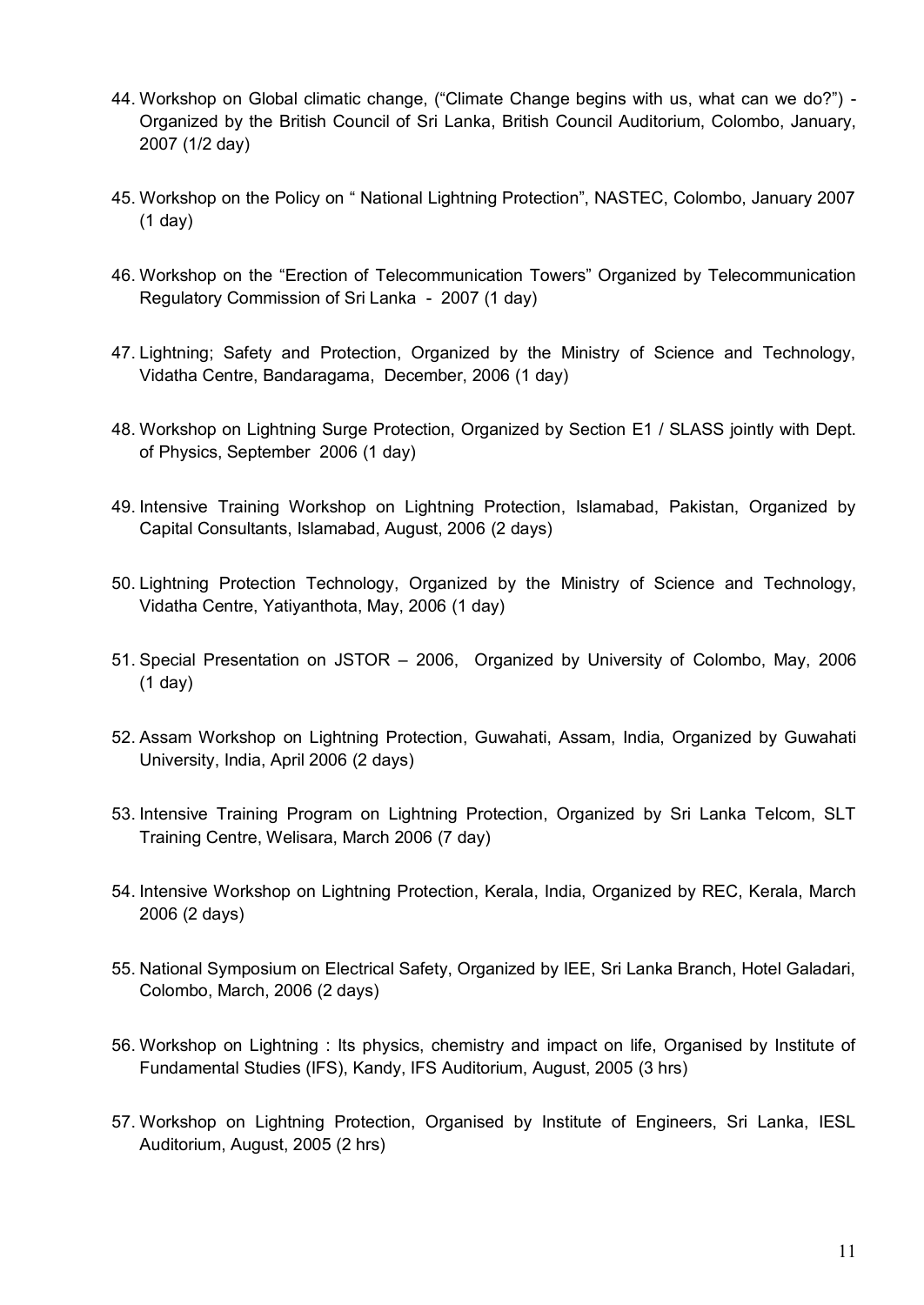- 58. Workshop on Lightning Surge protection, Organized by SLAAS Section E-1, Auditorium, Department of Meteorology, July 2005 (1 day)
- 59. Workshop on Lightning Protection for Engineers, Phuentsholing, Bhutan, Organized by RBIT, Bhutan, December, 2004 (2 days)
- 60. Technical Workshop in Electronics, Organized by PGIS, Peradeniya and University of Colombo, Department of Physics, University of Colombo, December 2004
- 61. Workshop on Lightning Physics and Lightning Protection, Dhaka, Bangladesh, Organized by Jahangirnagar University and TARA, December, 2004 (2 days)
- 62. National Science & Technology Commission organized Seminar at St.Benedict's College Colombo, on Electromagnetic Terrorism, November 2004 (1 day)
- 63. Inaugural Workshop on High Voltage Engineering and Electromagnetic Compatibility, Bogotá, Colombia, Organized by Universidad Nacional de Colombia, Bogota, October, 2004 (3 days)
- 64. Intensive Workshop on Lightning Protection, Organized by SLIDA, SLIDA Auditorium, Colombo, May 2004 (3 days)
- 65. National Science & Technology Commission organized Seminar at Kalutara, Lecture on the Beauty of Lightning (Akunaka Asiriya), March, 2004 (1 day)
- 66. Public Lecture on "Lightning Protection Alternative Methods" , Organized by SLASS Section E1, Auditorium of Department of Meteorology, December,2003 (1 day)
- 67. Fourth Annual Workshop on Lightning Protection, Organized by IPSL & IEE Sri Lanka Branch, Hotel Galadari, Colombo, December, 2003 (2 days)
- 68. Colombo Museum organized National Science & Technology Commission sponsored Lecture on Natural hazards, March, 2003 (3 hrs)
- 69. National Science & Technology Commission organized Seminar at Horana, Lecture on Lightning Protection of General Public, March, 2003 (1 day)
- 70. UNESCO, Regional Training Workshop on Lightning Physics 2003 (5 days)
- 71. Third Workshop on Lightning Protection, Organized by IPSL & IEE Sri Lanka Branch, Hotel Renuka, Colombo, November, 2002 (2 days)
- 72. Second Workshop on Lightning Protection, Organized by IPSL, Hotel Renuka, Colombo, November, 2001 (2 days)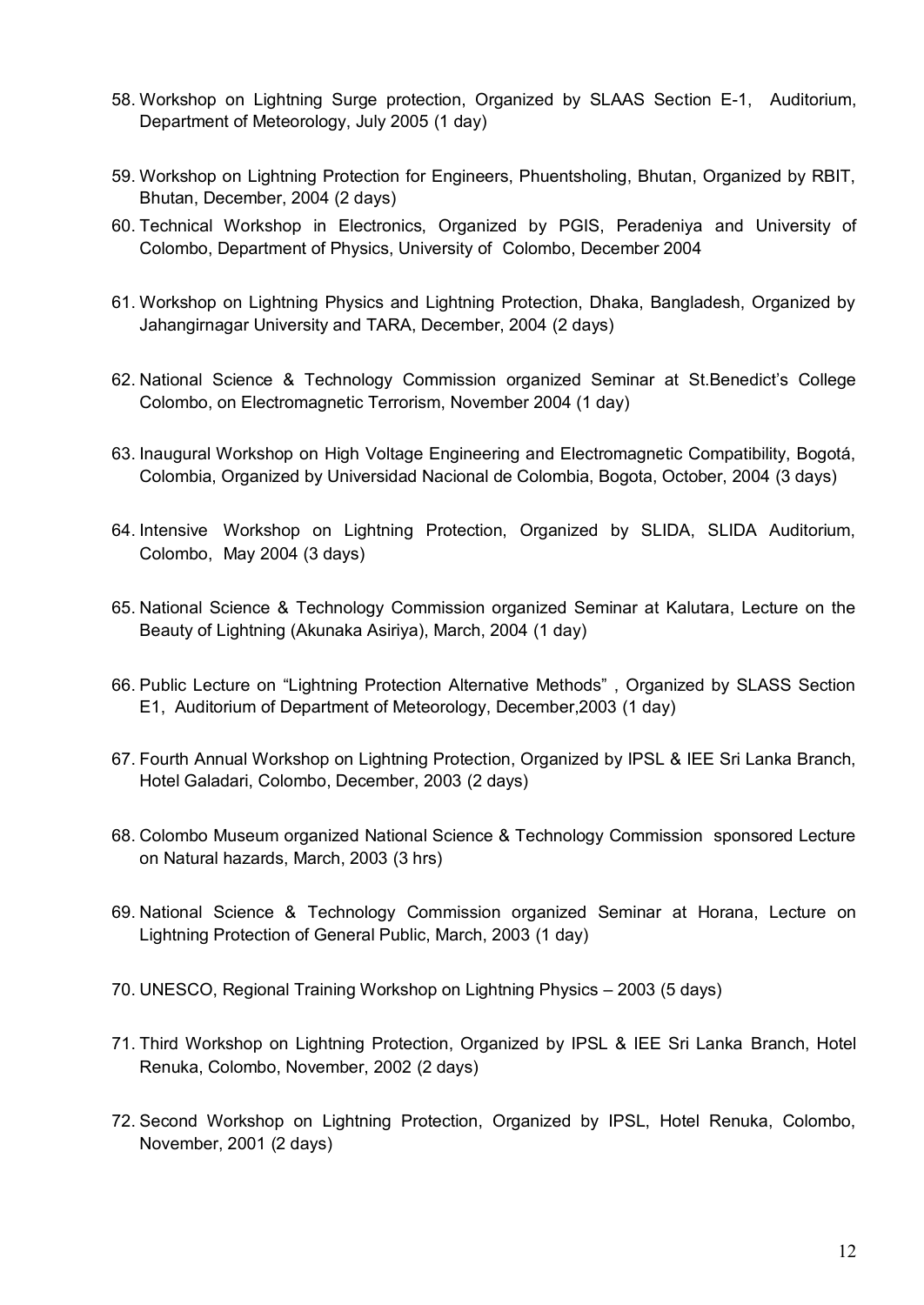- 73. SLAAS Annual Sessions, Section E-1 Session on Lightning Protection, November, 2001 (2 hrs)
- 74. SLAAS, Section E-1 Public Talk on Electromagnetic Terrorism, SLASS Auditorium, February, 2001 (2 hrs)
- 75. SLAAS, Section E-1 Special Lecture on Physics of Lightning Lightning Protection Systems available in Sri Lanka – 2001 (2 hrs)
- 76. Inaugural Workshop on Lightning & Lightning Protection, Organized by IPSL, 2000, SLAAS Auditorium, Colombo, November, 2000 (1 day)
- 77. Seminar on Interaction of Physics, Chemistry and Mathematics in Research and Industrial Applications, Organized by the Institute of Chemistry and Institute of Physics, May 2000 (1 day)

## **As the Main Coordinator and Resource Person**

- 1. Asian Regional Coordinator, International Conference on Adaptive Science & Technology, Accra, Ghana, Organized by GIMPA Campus, Ghana, December 2007 (Could not attend due to funding constraints) & December, 2009 (5 days each)
- 2. Main Coordinator, International Round Table on Lightning Protection, Colombo, Sri Lanka, Organized by NAM S&T Centre, New Delhi and National Science & Technology Commission, Sri Lanka, May, 2007 (4 days)
- 3. Main Coordinator, UNESCO Regional Workshop on Lightning Physics, Colombo, Sri Lanka, Organized by UNESCO and University of Colombo, May 2003 (7 days)

**As a presenter/Speaker of a paper/s (**refer the section on publication for paper titles)

- 1. International Roundtable on Understanding and Prediction of Summer and Winter Monsoons, Jakarta/Bandung, Indonesia, November 2005
- 2. International Seminar on Physics in Developing Countries: Past, Present and Future, Islamabad, Pakistan, July 2005
- 3. 16<sup>th</sup> International Zurich Symposium on Electromagnetic Compatibility, Zurich, Switzerland, February, 2005
- 4. 27<sup>th</sup> International Conference on Lightning Protection (ICLP), Avignon, France, September, 2004
- 5. 14<sup>th</sup> International Zurich Symposium on Electromagnetic Compatibility, Zurich, Switzerland, February, 2001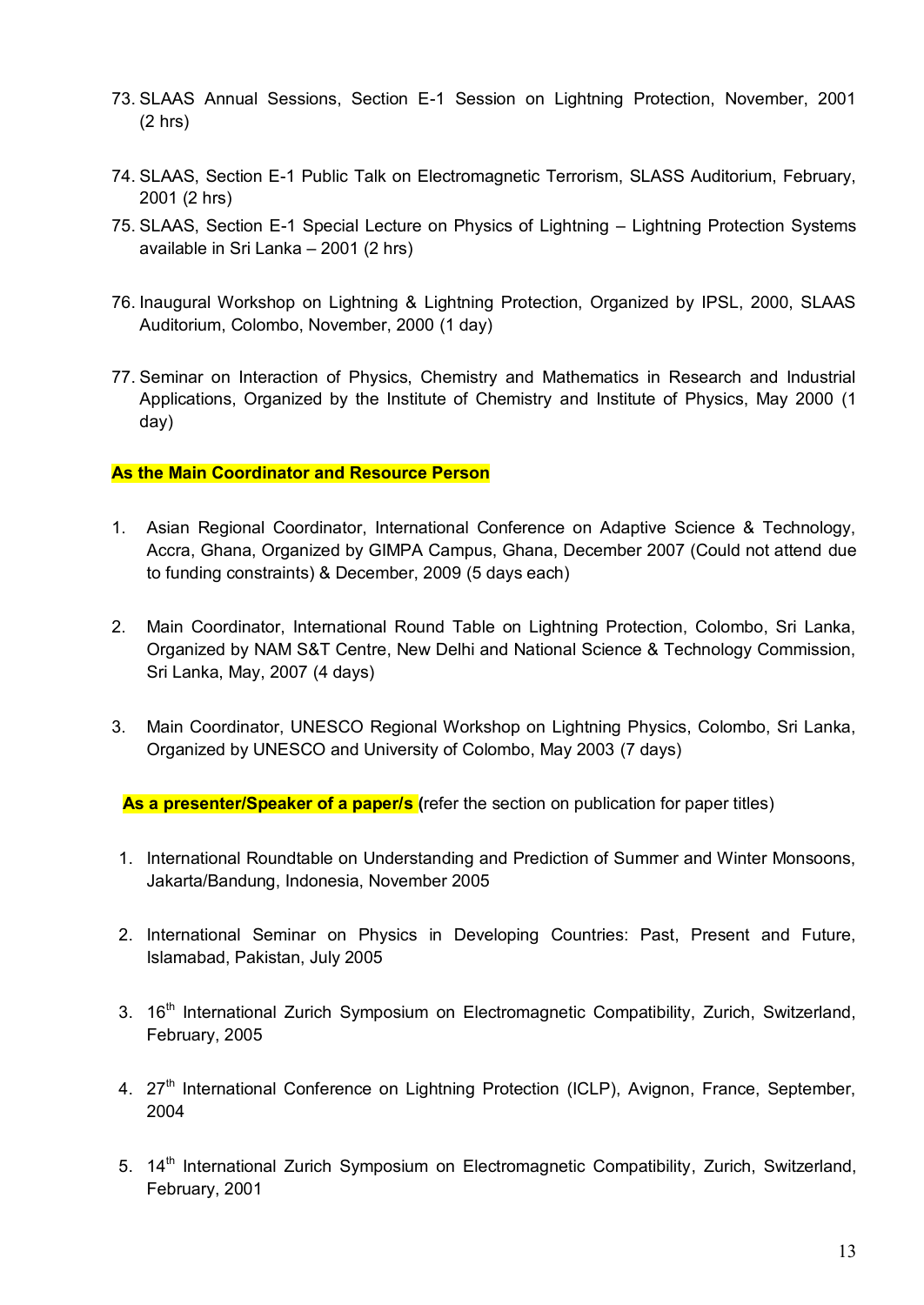- 6. 13<sup>th</sup> International Zurich Symposium on Electromagnetic Compatibility, Zurich, Switzerland, February, 1999
- 7. 24<sup>th</sup> International Conference on Lightning Protection, Birmingham, UK, July, 1998
- 8. 10<sup>th</sup> International Symposium on High Voltage Engineering, Montreal, Canada, September, 1997
- 9. 2<sup>nd</sup> International Conference on Lightning and Mountains, Chamonix, Mont Blanc, France, June, 1997
- 10. 12<sup>th</sup> International Zurich Symposium on Electromagnetic Compatibility, Zurich, Switzerland, February, 1997

# **As a Participant**

- 1. 36<sup>th</sup> International Nathiagali Summer College on Physics and Contemporary Needs: Photovoltaic, Organized by Pakistan Atomic Energy Commission, Islamabad, Pakistan, July 2011 (7 days)
- 2. International Workshop on PHYSWARE, ICTP, Italy, February, 2009 (14 days)
- 3. Product training on Latest Technological Development in Europe and Lightning Environment in South Asian Region - Organized by OBO Bettermann, Germany, July 2008 (3 days)
- 4. UNESCO Participation Programme 2006/2007 Donation of Bioethics Books to the University for participation, Organized by NSF, March 2008 (3 days)
- 5. CTWF International Workshop "Development of Regional Earth System Model and its Applications" - Kunming, China, September 2008 (5 days)
- 6. Product Training Program of Surge Voltage Protection Products, Organized by OBO Bettermann, Germany, 2006 (2 days)
- 7. 28th International Nathiagali Summer College on Physics and Contemporary Needs, Islamabad, Pakistan, June/July, 2003 (14 days)
- 8. UNESCO ASPEN Regional Workshop on Active Learning Methods in Physics and the ASPEN 4th GA 2002, Organized by University of Peradeniya, 2002 (3 days)
- 9. UNESCO Regional Workshop on the Use of Electronic Media in University Science Teaching, New Delhi, India, December/January, 2001/2002 (7 days)
- 9. First National Workshop on Computer Based Interactive Physics Teaching, Postgraduate Institute of Science, University of Peradeniy, February 2001 (3 days)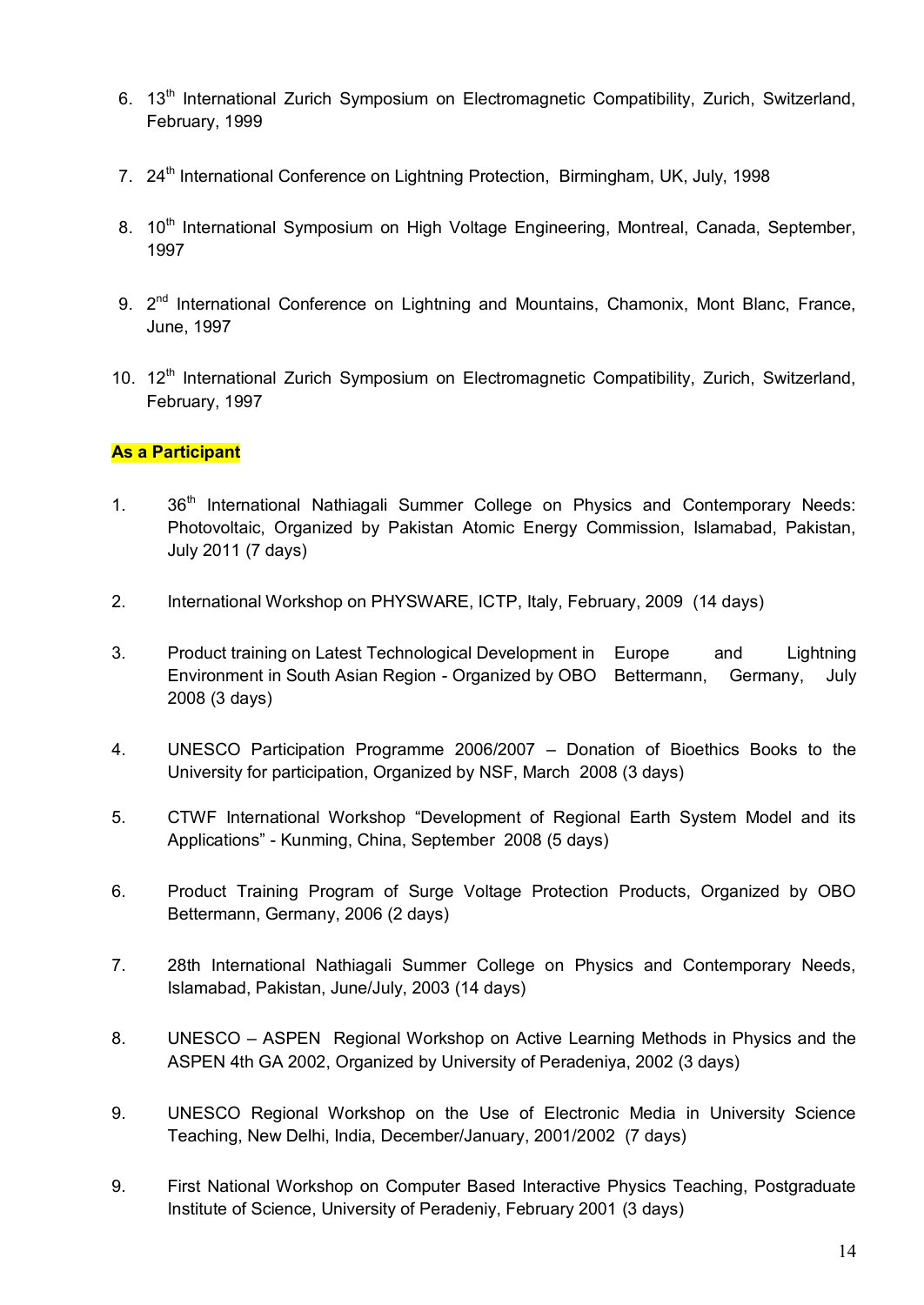- 10. 25th International Nathiagali Summer College on the Needs of Contemporary Physics and Computer Modeling, Islamabad, Pakistan, June/July, 2000 (14 days)
- 11. UNESCO Regional Training Program on University Science Teaching, New Delhi, India, November, 1999 – Organized by Indira Gandhi National Open University, New Delhi (7days)
- 12. Workshop on "Physics and Mathematics for National Development" , 2000 Organized by NSF (1 day)
- 13. Scandinavian Workshop on Lightning Localizing Systems, Uppsala, Sweden, March, 1998 (5 days)

# **RESEARCH PUBLICATIONS**

## *Journal Publications*

- 1. M. Izadi, M. Z. A. Ab. Kadir, **C. Gomes,** W. F. Wan Ahmad, "Evaluation Of Electromagnetic Fields Due To Lightning Channel With Respect To The Striking Angle", International Review of Electrical Engineering (IREE), Vol. 6, No. 2, Part B, 2011 **(Citation Index with JIF: 1.364 )**
- 2. M. Izadi, M. Z. A. A. Kadir, and **C. Gomes,** "Evaluation of electromagnetic fields associated with inclined lightning channel using second order FDTD-hybrid methods, Progress In Electromagnetic Research (PIER), July, 2011 **(Citation Index with JIF: 3.745)**
- 3. **C. Gomes** and M. Z. A. Ab. Kadir, "A Theoretical Approach to Estimate the Annual Lightning Hazards on Human Beings", Atmospheric Research, 101, 719–725, 2011 [doi:10.1016/j.atmosres.2011.04.020](http://dx.doi.org/10.1016/j.atmosres.2011.04.020) **(Citation Index with JIF: 1.597)**
- 4. **C. Gomes** and A G Diego, "Lightning protection scenarios of communication tower sites; human hazards and equipment damage", Safety Science, 10.1016/j.ssci.2011.05.006, Vol. 49, 1355–1364, 2011 **(Citation Index with JIF: 1.637)**
- 5. **C. Gomes** and M. Z. A. Ab. Kadir "Lightning Protection: Getting it Wrong", IEEE Technology and Society Magazine (selected as the cover page article), Summer-2011, Volume 30, Issue 2, pp 13-21, 2011 **(Citation Index with JIF: 0.375)**
- 6. **C. Gomes** and M. Z. A. Ab. Kadir, "Protection of Naval Systems Against Electromagnetic Effects Due to Lightning", Progress In Electromagnetic Research (PIER), Vol. 113, pp 333-349, 2011 **(Citation Index with JIF: 3.745)**
- 7. **Gomes, C.** "On the selection and installation of surge protection devices in a TT wiring system for equipment and human safety", Safety Science, Vol. 49, 861–870, 2011, (**Citation Index with JIF: 1.637)**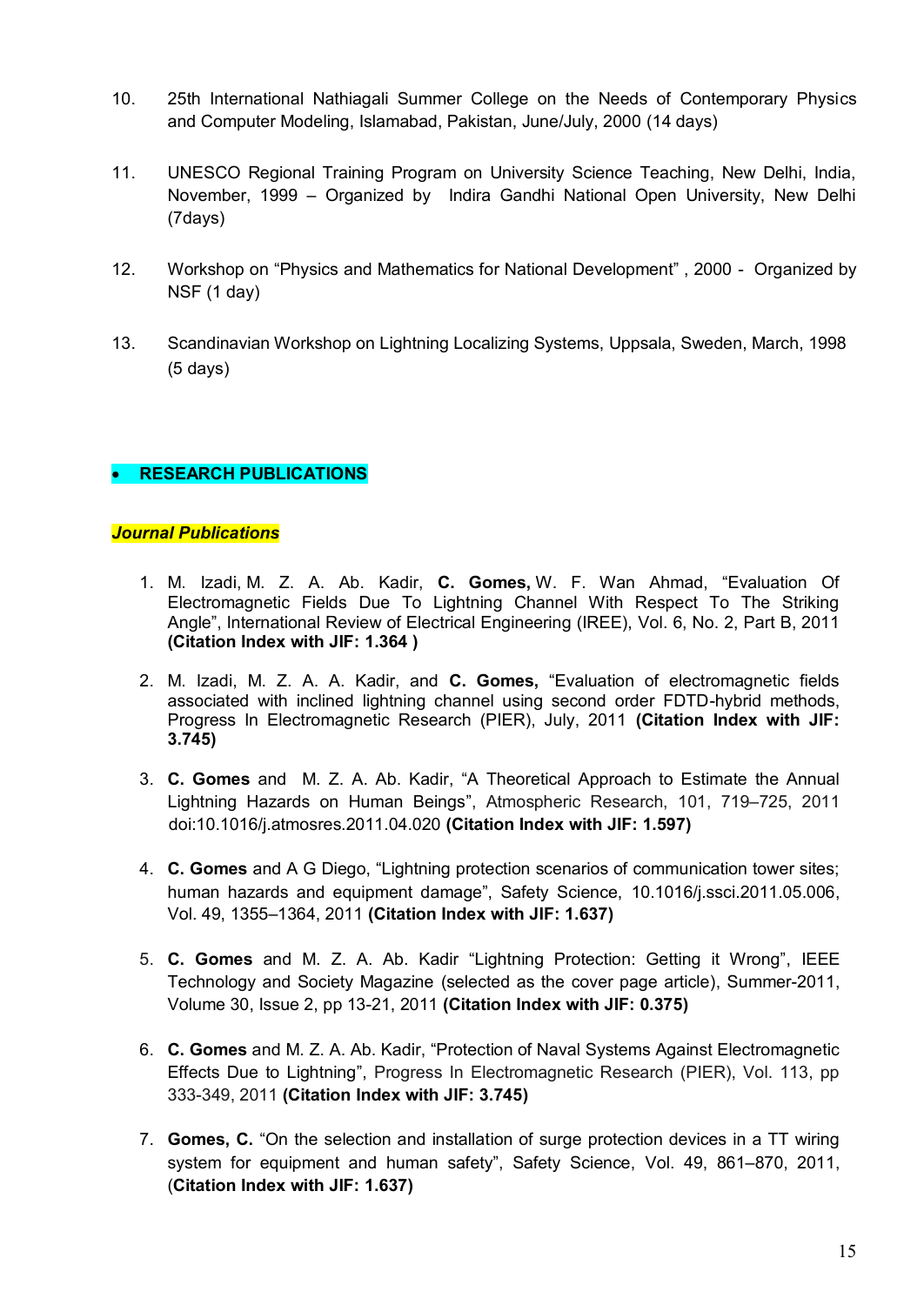- 8. M. Izadi, M. Z. A. Ab. Kadir, **C. Gomes**, W. F. Wan Ahmad, "An Analytical Second-FDTD Method For Evaluation of Electric and Magnetic Fields at Intermediate Distances From Lightning Channel", Progress In Electromagnetic Research (PIER), Vol. 110, pp 329- 352, 2010 **(Citation Index with JIF: 3.745)**
- 9. **Gomes, C.** and V. Cooray, Electromagnetic Transients in Radio / Microwave Bands and Surge Protection Devices, Progress In Electromagnetic Research (PIER), Vol. 108, 101- 130, 2010 **(Citation Index with JIF: 3.745)**
- 10. **Gomes, C**., "Human Safety against Lightning", The Lightning Phenomenon, NAM S&T Centre, India, pp 98-102, 2008
- 11. **Gomes, C**., " Lightning: Its' nature and characteristics", The Lightning Phenomenon, NAM S&T Centre, India, pp 68-73, 2008
- 12. Ahmed M. and **C. Gomes**, "Lightning Safety Awareness Programme Especially in South Asia to minimize human lives and properties", The Lightning Phenomenon, NAM S&T Centre, India, pp 110-121, 2008
- 13. Fernando M. and **C. Gomes**, "Lightning Detection and Warning Systems", The Lightning Phenomenon, NAM S&T Centre, India, pp 81-83, 2008
- 14. **C. Gomes,** "Lightning: Basics, Safety and Protection", Vidurava, NSF, Vol. 22, No.2, 3- 8, 2005
- 15. S. Sharma, M Fernando, **C Gomes**, "Signatures of electric field pulses generated by cloud flashes", Journal of Atmospheric Solar-Terrestrial Physics, Volume 67, Issue 4, Pages 413-422, March, 2005 **(Citation Index with JIF: 1.643 )**
- 16. **C. Gomes,** V. Cooray, M. Raul U Sonnadara and I.M.K. Fernando, "Characteristics of chaotic pulse trains of lightning flashes", Journal of Atmospheric Solar-Terrestrial Physics, Volume 66, Issue 18, Pages 1733-1743, December, 2004 **(Citation Index with JIF: 1.643 )**
- 17. V. Cooray, M. Fernando, **C. Gomes** and T. Sorrenssen, "The fine structure of Positive Lightning return stroke radiation fields", IEEE Transactions on Electromagnetic Compatibility, Vol. 46, No.1, 87- 95, 2004 **(Citation Index with JIF: 1.294)**
- 18. **C. Gomes** and V. Cooray, "Radiation field pulses associated with the initiation of positive cloud to ground lightning flashes", Journal of Atmospheric Solar-Terrestrial Physics, 2004 Vol. 66 pp1047-1055, 2004 **(Citation Index with JIF: 1.643 )**
- 19. **C. Gomes** and V. Cooray, "Concepts of return stroke models", IEEE Transactions on Electromagnetic Compatibility, Vol. 42, 82-96, 2000 **(Citation Index with JIF: 1.294)**
- 20. **C. Gomes**, "Lightning Electromagnetic Environment", Sri Lanka Journal of Physics, pg. 14 – 33, 2000
- 21. **C. Gomes** and V. Cooray, "Leader fields due to lightning channel with an inclined upper section", Sri Lanka Journal of Physics, pp 31-40, March 2001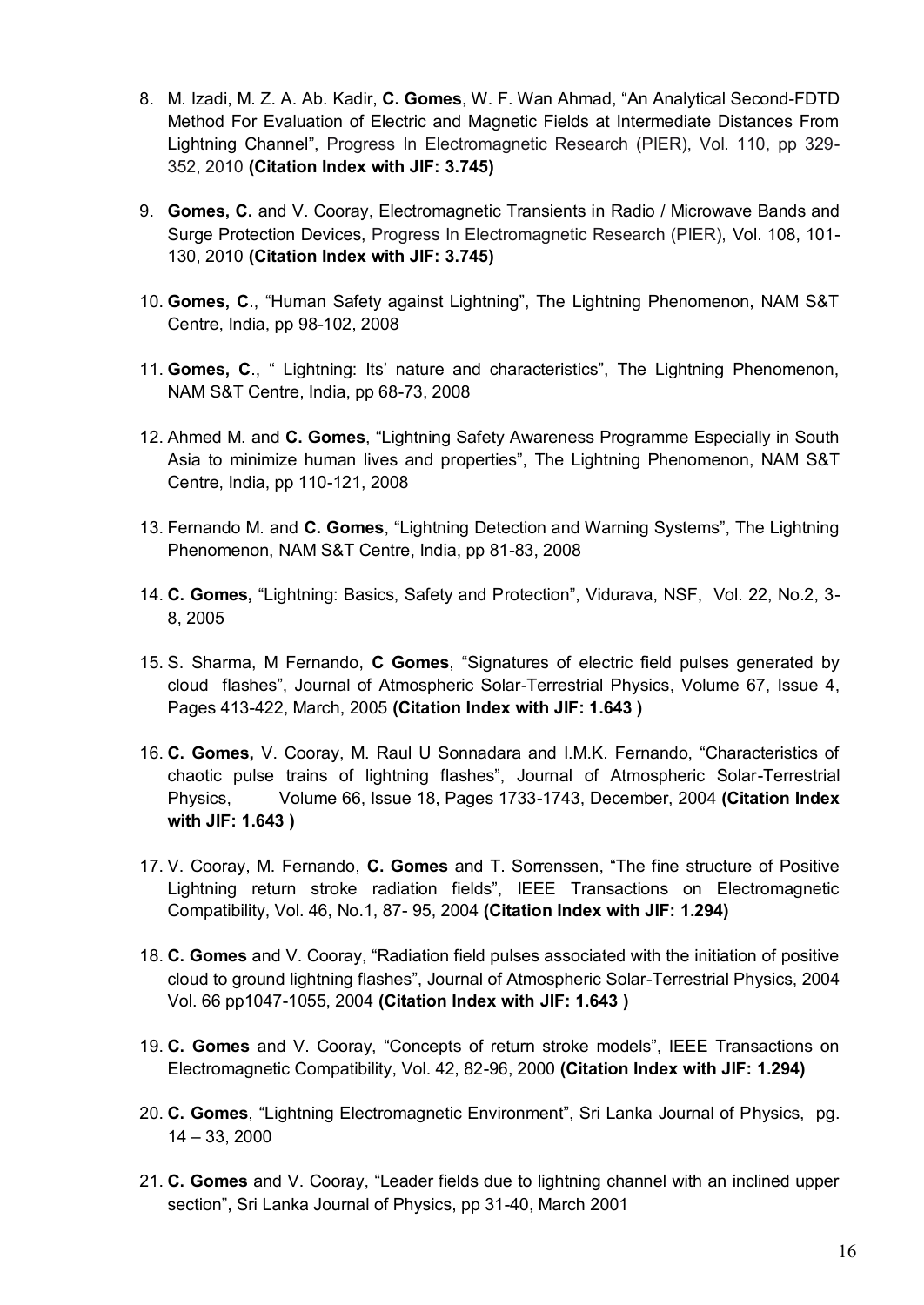- 22. **C. Gomes** and Vernon Cooray, "Absolute Pulse Amplitudes of Isolated Cloud Flashes", Sri Lanka Journal of Physics, pg. 1 -13, 2000
- 23. **C. Gomes** and V. Cooray, "Long impulse currents associated with positive return strokes", Journal of Atmospheric Solar-Terrestrial Physics, 60/7, 693-699, 1998 **(Citation Index with JIF: 1.643 )**
- 24. V. Cooray and **C. Gomes**, "Estimation of peak return stroke currents, current time derivatives and return stroke velocities from measured fields", Journal of Electrostatics, 43/3, 163-172, 1998 **(Citation Index with JIF: 1.384)**
- 25. **C. Gomes**, V. Cooray and C. Jayaratne, "Comparison of preliminary breakdown pulses observed in Sweden and in Sri Lanka", Journal of Atmospheric Solar-Terrestrial Physics, 60/10, 975-979, 1998 **(Citation Index with JIF: 1.643 )**
- 26. **C. Gomes** and V. Cooray, "Correlation between the optical signatures and current waveforms of long sparks: Applications in lightning research", Journal of Electrostatics, 43/4, 267-274,1998 **(Citation Index with JIF: 1.384)**
- 27. J. Bendjamin, **C. Gomes**, V. Cooray, "Remote sensing of electrostatic discharges (ESD) through optical and magnetic radiation fields", IEEE Transactions on Dielectrics and Electrical Insulation, 896-899, 1999 **(Citation Index with JIF: 0.848)**
- 28. **Gomes C**., Cooray V., "On theoretical approach to estimate the lightning return stroke current parameters", IEEE Transactions on Electromagnetic Compatibility, Volume 2, 401-405, 1999 **(Citation Index with JIF: 1.294)**

# *Books / Monographs*

- 1. C. Gomes, "Handbook on Lightning Safety", South Asian Technology Research and Information Centre, ISBN 978-955-51230-0-6, 2008
- 2. C. Gomes, "Lightning", South Asian Technology Research and Information Centre, ISBN 978-955-51230-3-7, 2008
- 3. Chandima Gomes, "Lightning Surge Protection", South Asian Technology Research and Information Centre, ISBN 978-955-51230-2-0, 2008
- 4. Chandima Gomes, "Structural Protection against Lightning", South Asian Technology Research and Information Centre, ISBN 978-955-51230-1-3, 2008

#### *Chapter in book / Editor of book*

- 1. MA Cooper, MZA Ab Kadir and **C Gomes** in Chapter: "Electrical and Lightning Injuries for Textbook of Emergency Medicine". by Wolters Kluwer Publisher, 2011
- 2. R. Arora and **C. Gomes**, "Need for Awareness, Detection and Protection from Damage Caused by Lightning", NAM S&T Centre, India, ISBN 978-81-7035-579-3, 2008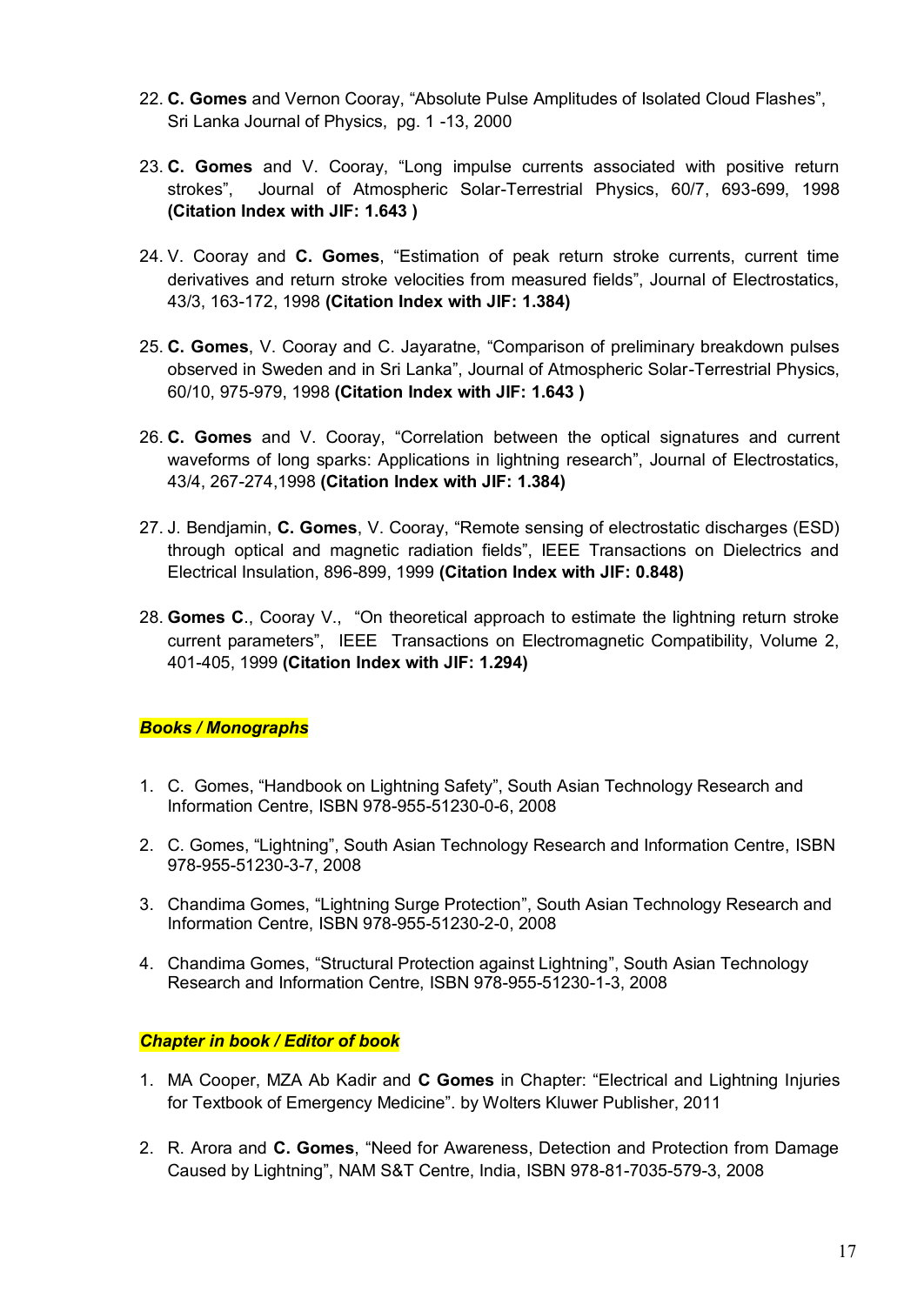#### *Conference Papers*

- 1. **Gomes C.** and A. G. Diego, Lightning protection of communication sites: Revisited, 30th International Conference on Lightning Protection-2010, 1240:1-11, Cagliari, Italy, September 2010
- 2. **Gomes C.** and V. Cooray, Surge Protection of low voltage systems and relevant standards, 30th International Conference on Lightning Protection-2010, 1083:1-8, Cagliari, Italy, September 2010
- 3. **Gomes C.** and V. Cooray, Transients that may affect low voltage electrical systems, 30th International Conference on Lightning Protection-2010, 1078:1-13, Cagliari, Italy, September 2010
- 4. **Gomes C.** Modifications proposed to the concepts of structural protection, 30th International Conference on Lightning Protection-2010, 1322:1-6, Cagliari, Italy, September 2010
- 5. **Gomes C.** A tutorial on the selection and installation of surge protective devices in a TT wiring system, 30th International Conference on Lightning Protection-2010, 1084:1-14, Cagliari, Italy, September 2010
- 6. **Gomes C.,** C. Lalitha and C. Priyadharshanee, Improvement of earthing systems with backfill materials, 30th International Conference on Lightning Protection-2010, 1086:1-9, Cagliari, Italy, September 2010
- 7. **Gomes C.** and M. Z. A. A Kadir, Challenges in promoting lightning protection know-how in developing world, 30th International Conference on Lightning Protection-2010, 1089:1- 13, Cagliari, Italy, September 2010
- 8. Camilo Cortés, Francisco Santamaría, Francisco Roman, Farhad Rachidi and **Chandima Gomes**, Analysis of wavelet based denoisig methods applied to measured lighting electric fields, 30th International Conference on Lightning Protection-2010, Cagliari, Italy, September 2010
- 9. Mohd Zainal Abidin Ab Kadir, **Chandima Gomes**, Mary Ann Cooper, An overview of the world statistics on lightning fatalities, International Conference on Lightning Protection (ICLP), Cagliari, Italy, 2010.
- 10. Arun Patel, Rajesh Khaparde and **Chandima Gomes**, *Determination of Acceleration and Coefficient of Friction,* PHYSWARE Workshop at Abdus Salam ICTP, Italy, February, 2009
- 11. Jayanthiran V., M. Edirisinghe, M. Fernando, **C. Gomes** and V. Cooray, HF Radiation at 3MHz, 5 MHz and 10 MHz Associate with Preliminary Breakdown Pulses Observed in Sri Lanka - Proceeding of the 29th International Conference on Lightning Protection-2008, (Pg. 29) , Uppsala, Sweden, 2008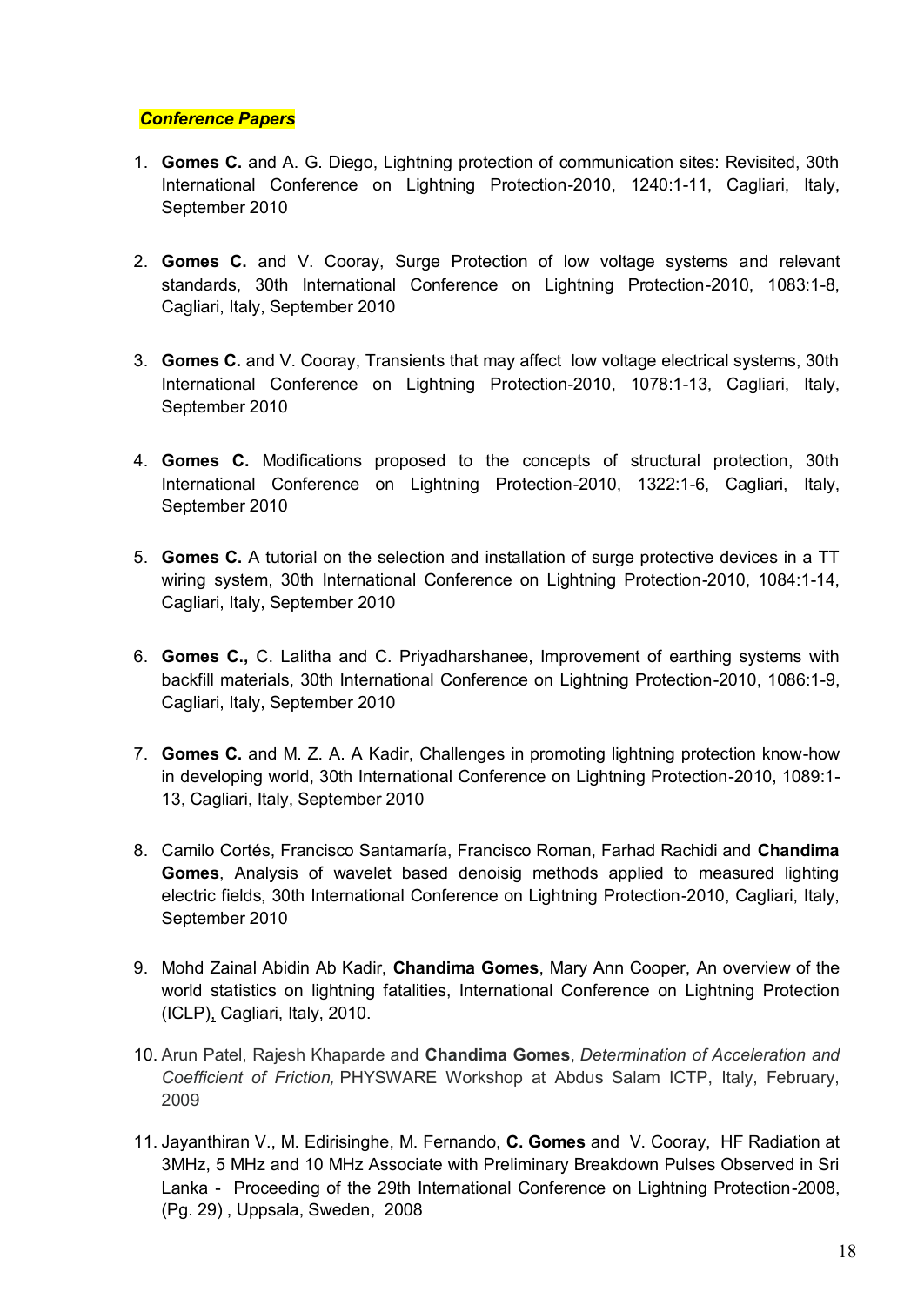- 12. F. Santamaría, **C. Gomes**, F. Román, Comparison between the signatures of lightning electric fields measured in Colombia and that in Sri Lanka, Proceedings of the 28th International Conference on Lightning Protection (ICLP), Kanasawa, Japan, Sept., 2006
- 13. **C. Gomes,** R. Kithil and M. Ahmed, Developing a lightning awareness program model third world based on American experience, Proceedings of the 28th International Conference on Lightning Protection (ICLP), Kanasawa, Japan, September, 2006
- 14. **C. Gomes**, M. Ahmed, K.R. Abeysinghe and Firoza Hussain, Lightning accidents and awareness in South Asia: Experience in Sri Lanka and Bangladesh, Proceedings of the 28th International Conference on Lightning Protection (ICLP), Kanasawa, Japan, September, 2006
- 15. **C. Gomes** and V. Cooray, The temporal characteristics of leader fields at ground level when a part of the lightning channel is inclined, 16th International Symposium on EMC, Zurich, Switzerland, February, 2005
- 16. **C. Gomes**, the monsoonal climatic profile of Sri Lanka, Proceedings of the International Roundtable on Understanding and Prediction of Summer and Winter Monsoons, Jakarta/Bandung, Indonesia, November 2005
- 17. **C. Gomes**, Interconnection of different earthing systems of a given installation, 27th International Conference on Lightning Protection (ICLP), Avignon, France, September, 2004
- 18. Chinthaka Wijesundara and **Chandima Gomes**, Investigation of spark Initiation characteristics of a duel spaced floating electrode system, Proceedings of Technical Sessions, Institute of Physics, Sri Lanka, P-1-11, March, 2003
- 19. H. S. S. Fonseka and **C. Gomes**, Time variation of resistance of coir fiber with different moisture conditions, Proceedings of Technical Sessions, Institute of Physics, Sri Lanka, P-13-16, March, 2003
- 20. **C. Gomes**, and V. Cooray, Characteristics of cloud flashes, 14th International Symposium on EMC, Zurich, Switzerland, 58J3, 2001
- 21. **C. Gomes** and V. Cooray, On theoretical approaches to estimate the lightning return stroke current parameters, [IEE Conference Publication,](http://www.scopus.com/source/sourceInfo.url?sourceId=34914&origin=recordpage) Proceedings of the  $11<sup>th</sup>$ International Symposium on High Voltage Engineering, UK, Volume 2, Issue 467, 2.401.P1-2.405.P1,1999
- 22. Gao, L., **Gomes, C**., Cooray, V., Roman, F., Comparison of long sparks in air and over an  $insulator surface$ , [IEE Conference Publication,](http://www.scopus.com/source/sourceInfo.url?sourceId=34914&origin=recordpage)  $11<sup>th</sup>$  International Symposium on High Voltage Engineering, Volume 3, Issue 467, 3.31.S5-3.34.S5, 1999
- 23. **C. Gomes**, L. Gao, V. Cooray and Francisco Roman, Breakdown characteristics of long sparks over insulating surfaces, Nordic Insulation Symposium, Copenh., Denmark, 1999
- 24. **C. Gomes** and V. Cooray, The dependence of the total leader return stroke field changes on the orientation of a segment of the leader channel, 13th International Symposium on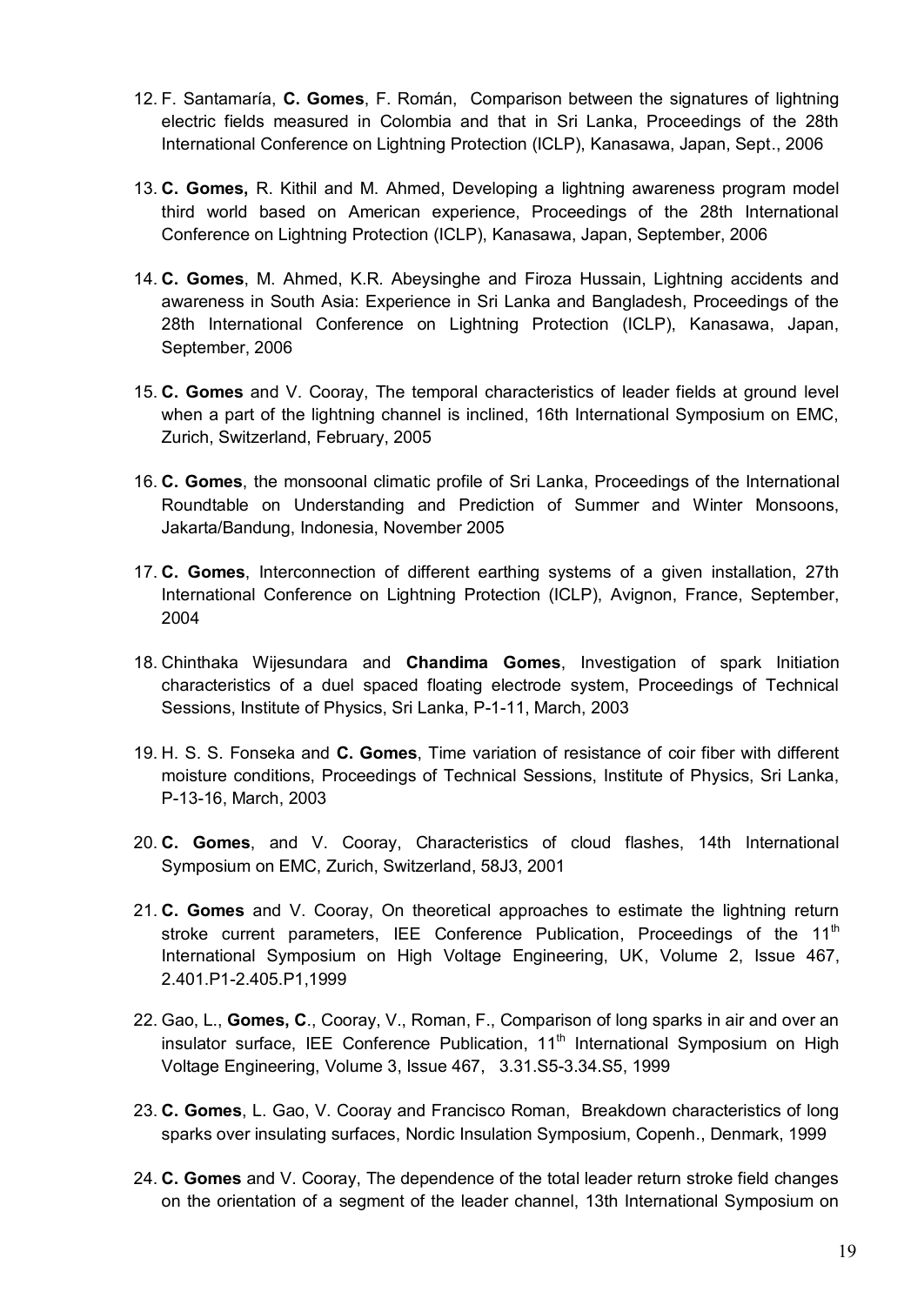EMC, Zurich, Switzerland, 106P2, 1999

- 25. **C. Gomes**, V. Cooray, M. Fernando and C. Jayaratne, Chaotic pulse activities mainly associated with negative subsequent return strokes, 24th International Conference on Lightning Protection, Birmingham, UK, 3b.2, 1998
- 26. Cooray, V., Fernando, M., **Gomes, C**., Sorensen, T., Scuka, V. and Pedersen, A., The fine structure of positive return stroke radiation fields. 24th International Conference on Lightning Protection (ICLP), Birmingham, UK, 1b.8, 1998.
- 27. **Gomes, C**. and Cooray, V., Radiation field associated with the initiation of positive cloud to ground lightning flashes. 24th International Conference on Lightning Protection (ICLP), Birmingham, UK, - 3c.7 -1998.
- 28. **C. Gomes**, Combining Colonial and American Education Systems to Improve the Standard of Physics in Third World Universities, Proceedings of the International Seminar on Physics in Developing Countries: Past, Present and Future, Islamabad, Pakistan, July, 2005
- 29. **C. Gomes**, Knowledge of Lightning and Lightning Protection of the Colombo Public, Colombo University Technical Sessions, 2000
- 30. A. B. Weerasekara, I.M.K. Fernando, D.U.J. Sonnadara, R. Lelwala, S. Namasivayam, K.P.S.C. Jayaratne, T.R. Ariyaratne, K.R.A. Bandara, **C. Gomes**, Some features of lightning ground flash activities observed in tropical thunderstorms, Proceedings of Sri Lanka Association for the Advancement of Science, 56th Annual Sessions E1, Colombo, Dec. 1999
- 31. D.U.J. Sonnadara, I.M.K. Fernando, S. Namasivayam, K.P.S.C. Jayaratne, K.R.A. Bandara, R. Lelwala, A.B. Weerasekera, **C. Gomes**, T.R. Ariyaratne, On the accuracy of lightning ground flashes using two or more direction finding stations, Proceedings of Sri Lanka Association for the Advancement of Science, 56th Annual Sessions E1, Colombo, Dec. 1999
- 32. **G. A. C. Gomes** and K. P. S. C. Jayaratne, Multiplicity of negative return strokes of lightning flashes observed in Colombo, Proceedings of Sri Lanka Association for the Advancement of Science, 54th Annual Session, E1- 37, 1997
- 33. **G. A. C. Gomes** and K.P.S.C. Jayaratne, A review of microsecond scale field pulses of lightning flashes, Proceedings of Technical Sessions, Institute of Physics, Sri Lanka, March, 1996
- 34. K. P. S. C. Jayaratne and **G. A. C. Gomes**, Number of thunder days per year and other lightning occurrence characteristics in Colombo thunderstorms, Proceedings of Sri Lanka Association for the Advancement of Science, 52nd Annual Sessions E1-05, 340, Colombo, Nov. 1995
- 35. **C. Gomes** and V. Cooray, Absolute Pulse amplitude of isolated cloud flashes, Proceedings of 16th Technical session, Institute of Physics, Sri Lanka, March 2000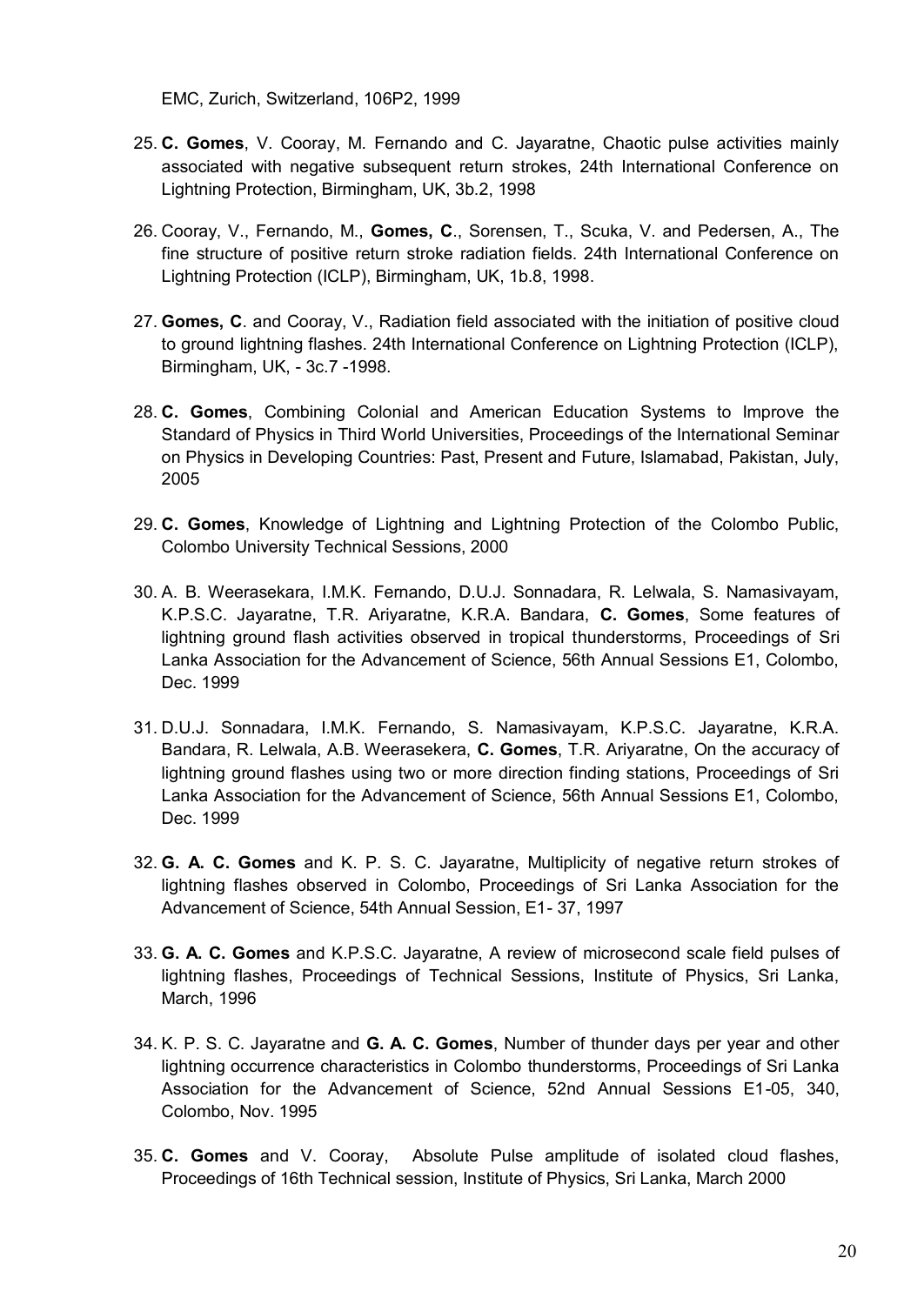- 36. **C. Gomes**, Lightning EM Environment, Proceedings of 16th Technical Sessions, Institute of Physics, Sri Lanka, March 2000
- 37. Kuravi Hewawasam and **G.A.C. Gomes**, Crack Detection of Vessels using Vibration Characteristics, Proceedings of Annual Research Symposium, University of Colombo, 2008

#### *Other Publications*

- 1. "Lightning seasons headed your way"- The Sun Malaysia,  $11<sup>th</sup>$  April 2010
- 2. "Use standard lightning rods", The Sun Malaysia,  $09<sup>th</sup>$  May 2009
- 3. "Are we prepared to encounter electromagnetic terrorism?" The Island 16th May 2007
- 4. "Lightning Protection: An area where Sri Lankans pioneer" part I The Island 29th May 2007
- 5. "Lightning Protection: An area where Sri Lankans pioneer" part II The Island 5th June 2007
- 6. "Lightning: Nature's Killer" Part I The Island 4th April 2006
- 7. "Lightning: Nature's Killer" Part II The Island 11th April 2006
- 8. "The Scientific side of Lightning" The Island 27th October 2005
- 9. "Political Thunder and Lightning" Write-up for Editorial Column, The Island 22nd October 2005
- 10. "Social Victimization" The Island 12th November 2005
- 11. "Bicycle Rickshaw" The Island 7th March 2006
- 12. "Approaching Academics" The Island 15th March 2006
- 13. "Is the new protection against lightning worth trying" "A debate is raging on the new device for tackling lightning" 6th May 2006 - The Hindu News paper, Chennai, India
- 14. "Viduth Chumbaka Beethikawa (Electromagnetic Horror)" Sinhala magazine "Desathiya", Sri Lanka Government Information Department, 30th January 2006
- 15. "The Science and business of protection from lightning" "A look at the lightning protection systems for buildings" 6th May 2006 – The Hindu News paper, Bangalore, India
- 16. "27th International Conference on Lightning Protection" Write-up on "Vidya" Quarterly News letter of the National Science Foundation – Voume 6, October 2004